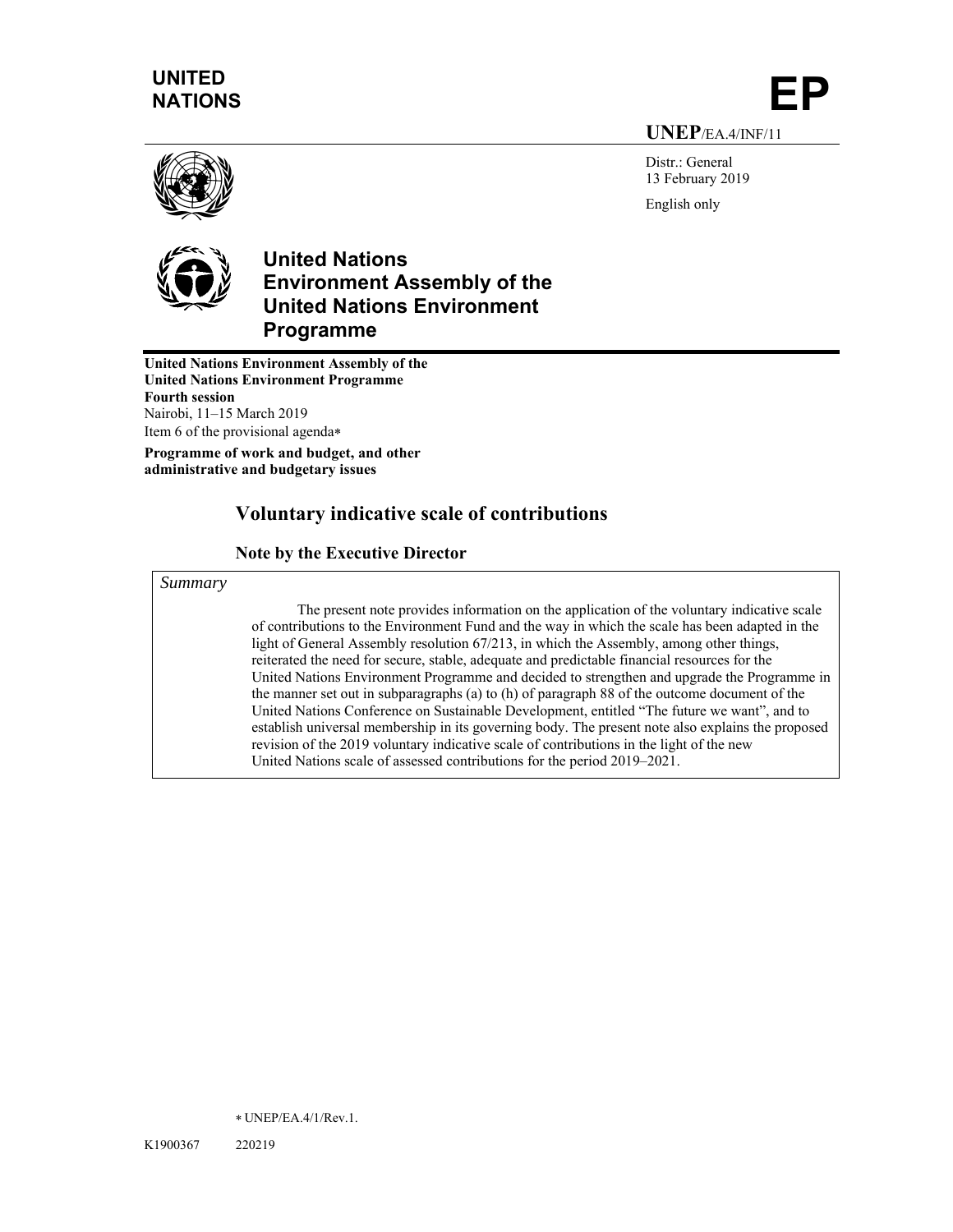## **I. History of the voluntary indicative scale of contributions up to 2013**

1. At its seventh special session, in its decision SSVII/1 of 15 February 2002, the Governing Council of the United Nations Environment Programme (UNEP) adopted the report of the Open-ended Intergovernmental Group of Ministers or Their Representatives on International Environmental Governance.

2. In paragraphs 16 and 17 of its report, the Open-ended Intergovernmental Group said that all Member States of the United Nations and members of its specialized agencies, taking into account their economic and social circumstances, should contribute financially to UNEP. To broaden the base of contributions and to enhance predictability in the voluntary financing of the Environment Fund, it said that there should be a voluntary indicative scale of contributions. The voluntary indicative scale was to be developed specifically for the Environment Fund, taking into account, among other things, the United Nations scale of assessment as well as the following:

- (a) A minimum indicative rate of 0.001 per cent;
- (b) A maximum indicative rate of 22 per cent;
- (c) A maximum indicative rate for the least developed countries of 0.01 per cent;

(d) The economic and social circumstances of the Member States, in particular those of developing countries and countries with economies in transition;

(e) Provisions to allow for any Member State, in a position to do so, to increase its level of contributions over and above its current level.

3. In paragraph 18 of the report, the Open-ended Intergovernmental Group confirmed that all Member States, taking into account their economic and social circumstances, would be encouraged to contribute to the Environment Fund either on the basis of the voluntary indicative scale of contributions or on the basis of any of the following:

- (a) Biennial pledges;
- (b) United Nations scale of assessments;
- (c) Historical level of contributions;
- (d) Any other basis identified by a Member State.

4. The Open-ended Intergovernmental Group also confirmed that all contributions to the Environment Fund would remain voluntary and that each State reserved the right to determine whether or not it wished to contribute voluntarily to the Environment Fund.

5. In response to the Governing Council's adoption of the report (UNEP/GCSS.VII/2), the Executive Director of UNEP launched a pilot phase of the voluntary indicative scale of contributions for one year, in 2003. During the same year, the guiding principles and criteria for the voluntary indicative scale of contributions were further elaborated and presented to the Governing Council at its twenty-second session in document UNEP/GC.22/INF/20/Rev.1, requesting that:

(a) All the countries that were paying equal to or above the United Nations scale of assessment maintain their high levels of contributions and countries in a position to do so consider making higher payments over and above their level of contribution;

(b) All the developed countries, countries with economies in transition and many developing countries that were contributing below the United Nations scale of assessment increase their contributions gradually and pay closer to the United Nations scale of assessment and the previous historical high level of contributions.

6. In 2008, in his report on trends in contributions to operational activities for development of the United Nations system and measures to promote an adequate, predictable and expanding base of United Nations development assistance (A/63/201), the Secretary-General acknowledged that the initial result of introducing the voluntary indicative scale of contributions was very promising.

7. Following the pilot phase of 2003, the voluntary indicative scale of contributions has been applied and revised in the bienniums 2004–2005, 2006–2007, 2008–2009, 2010–2011, 2012–2013 at the request of the Governing Council. The governing body continued to reiterate the need for stable, adequate and predictable financial resources for UNEP throughout that time.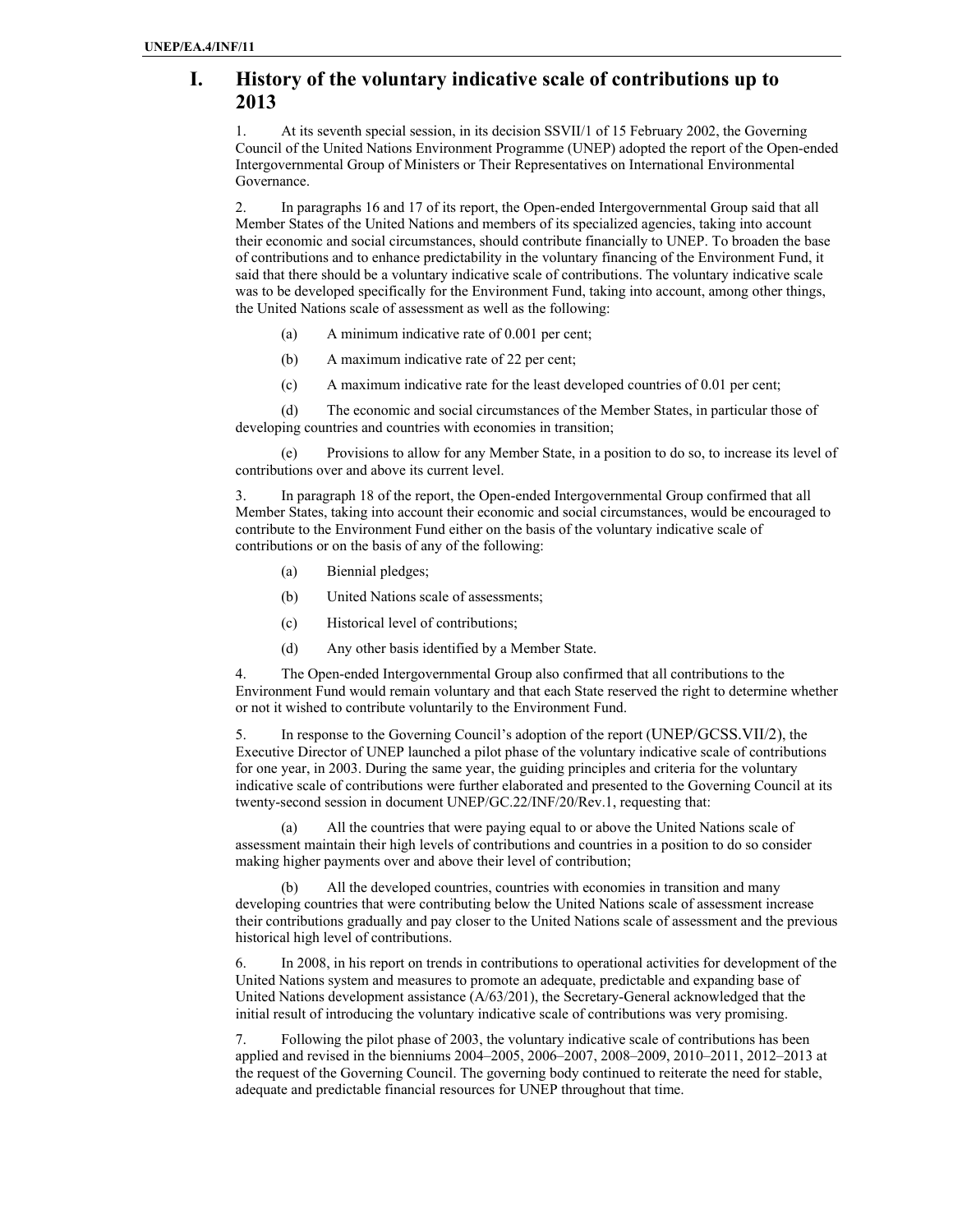## **II. Commitments made by member States to provide secure, stable, adequate and increased financial resources to UNEP**

8. In its resolution 67/213 of 21 December 2012, the General Assembly decided to strengthen and upgrade UNEP in the manner set out in subparagraphs (a) to (h) of paragraph 88 of the outcome document of the United Nations Conference on Sustainable Development (Rio+20), held in Rio de Janeiro, Brazil, in June 2012. In the resolution, the General Assembly recalled the decision to have secure, stable, adequate and increased financial resources from the regular budget of the United Nations and voluntary contributions to fulfil the mandate of UNEP.

9. In its resolution 71/243 of 21 December 2016, on the quadrennial comprehensive policy review of operational activities for development of the United Nations system, the General Assembly stressed the need for adequate quantity and quality of voluntary funding to continue to support the United Nations operational activities and the need to make voluntary funding more predictable, effective and efficient. It also stressed that core resources, owing to their untied nature, continued to be the bedrock of operational activities for development, and in that regard expressed concern at the continuing and accelerated decline in the amount of core contributions in recent years. The General Assembly urged donor countries, and encouraged other contributors, to maintain and substantially increase their core contributions to the United Nations development system, in particular its funds, programmes and specialized agencies (the Environment Fund in the case of UNEP) and to contribute on a multi-year basis in a sustained and predictable manner.

10. At its twenty-seventh session and its first universal session, held in February 2013, the Governing Council of UNEP, in paragraph 19 of its decision 27/2, stressed the need by no later than 2016 to implement the provisions of paragraph 88 (b) of the outcome document of Rio+20 regarding secure, stable, adequate and increased financial resources. Nevertheless, the implementation of those provisions is ongoing.

11. Member States have continued to reiterate the need for stable, adequate and predictable financial resources and have repeatedly urged all member States to increase their voluntary funding to UNEP, including to the Environment Fund. Those calls were made in Governing Council decision 27/13 and Environment Assembly resolutions 1/15 and 2/20.

## **III. Application of the voluntary indicative scale of contributions since Rio+20**

12. In line with the provisions of the resolutions of the General Assembly, the Governing Council in its decision 27/13, paragraph 26, and the Environment Assembly in its resolutions 1/15, paragraph 22, and 2/20, paragraph 29, noted the positive effect of the voluntary indicative scale of contributions to broaden the base of contributions and to enhance predictability in the voluntary financing of the Environment Fund, and requested the Executive Director to adapt the voluntary indicative scale of contributions in the light of the universal membership of UNEP in accordance with decisions SS.VII/1 and any subsequent decisions.

13. The voluntary indicative scales of contributions for 2014–2015, 2016–2017 and 2018–2019 were adjusted accordingly with emphasis on the following principles:

(a) Member States were requested to contribute at least on the same percentage basis as their United Nations assessed scale level for 2013–2015 and 2016–2018 respectively, which are considered to reflect their current status of economic and social development;

(b) Member States already contributing at or above the United Nations assessed scale were requested to retain their high levels of contributions;

(c) Member States that were contributing below their highest ever payment were encouraged to strive to return to that level of funding.

14. Applying those principles required many member States to initially contribute to the Environment Fund many times more than in prior years. In anticipation of difficulties in achieving the requested increases immediately, the Executive Director encouraged member States to make a commitment to gradually increase the contributions towards the level of the voluntary scale. He later requested member States to contribute at least at their proposed voluntary scale. It continues to be expected that the increase in the Environment Fund contributions would mainly be through a shift from earmarked contributions to core funding. However, the actual amount of the contribution provided by each member State remains at the discretion of that member State.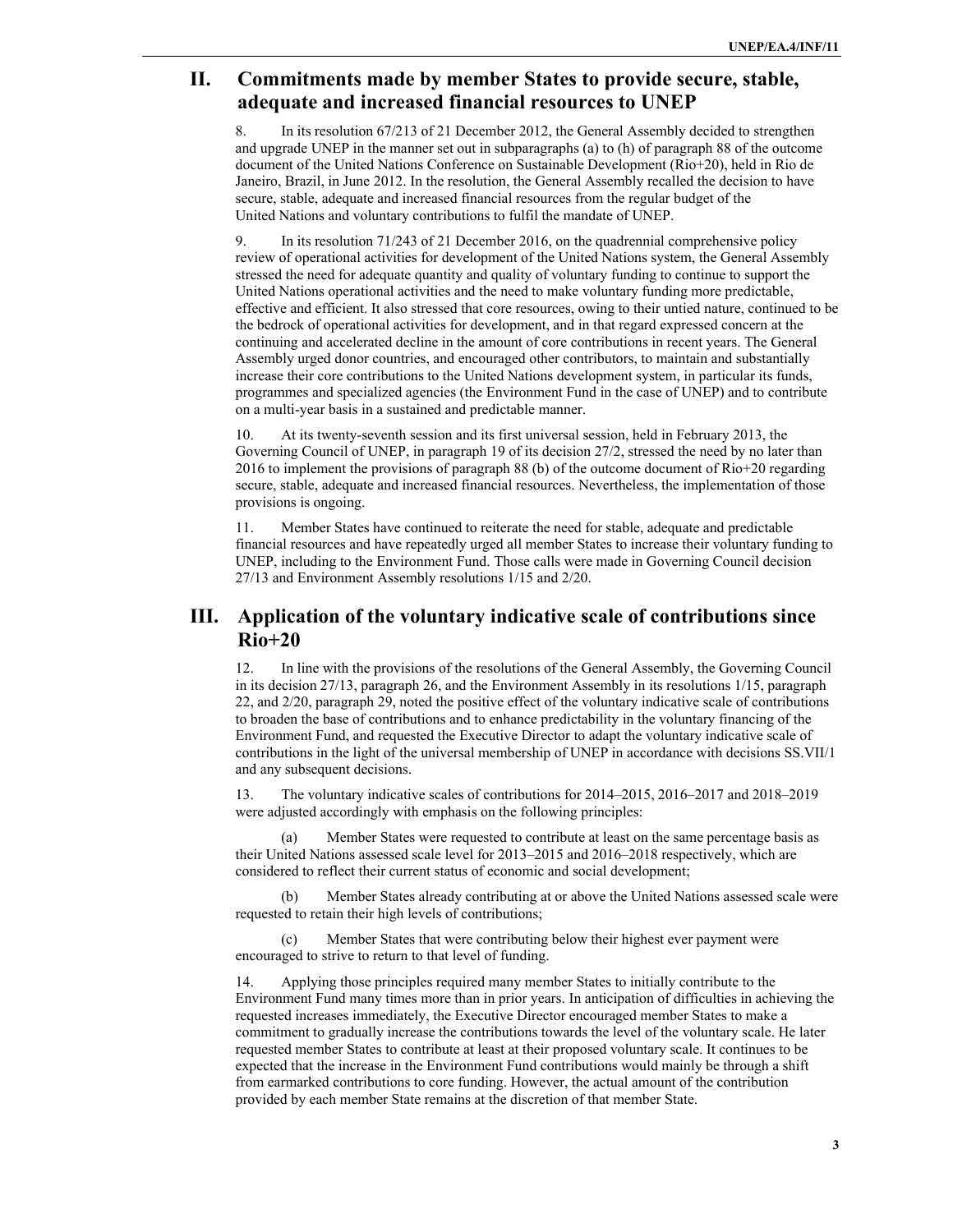15. The secretariat has assessed the trend of contributions to the Environment Fund (table 1) and confirmed the positive effect of the scale to the contributions to the Environment Fund. The unanticipated sharp strengthening of the United States dollar against many other currencies during the second half of 2014 negatively affected the value of the 2015 contributions made in local currencies. This reduced the number of member States that were able to contribute at or above their proposed scale of contributions. Since 2016 the trend has improved despite the continued strong value of the United States dollar.

|                                       | Number of member States |               |                |      |      |  |  |
|---------------------------------------|-------------------------|---------------|----------------|------|------|--|--|
| Contributions to the Environment Fund | 2014                    | 2015          | 2016           | 2017 | 2018 |  |  |
| 100% and above of VISC                | 33                      | 30            | 36             | 36   | 40   |  |  |
| $1-10\%$ below VISC                   | 8                       | $\mathcal{L}$ | $\mathfrak{D}$ |      |      |  |  |
| $11-50\%$ below VISC                  | 8                       | 15            | 15             | 16   | 9    |  |  |
| 51–99% below VISC                     | 41                      | 44            | 38             | 39   | 33   |  |  |
| <b>Totals</b>                         | 90                      | 91            | 91             | 92   | 83   |  |  |

#### **Member States contributing to the Environment Fund (2014**–**2018)**

16. The 2014–2015 scale was applied to the Environment Fund's biennial budget of \$200 million, while the scales for 2016–2017 and 2018–2019 were applied to the biennial budgets of the Environment Fund of \$271 million. The 2016–2017 indicative scale and the actual contributions received against it in 2016 and 2017 are set out in annex I to the present note, while annex II shows, the voluntary indicative scale of contributions and actual contributions for 2018, and the original and proposed revised scale for 2019

#### **IV. Proposed revised 2019 voluntary indicative scale of contributions**

17. The Executive Director notified each member State of their suggested level of contribution according to the proposed voluntary indicative scale of contributions for 2018–2019 between November and December 2017. Since then, the General Assembly in its resolution 73/271 of December 2018 released a new scale of assessment for the apportionment of the expenses of the United Nations scale for 2019–2021. The acting Executive Director proposes that the 2019 indicative scale is adjusted accordingly and in line with the principles set forth in paragraph 13 above. It is to be hoped that these adjustments will encourage member States to contribute more actively and broaden the base of contributions in 2019.

18. The Environment Fund ensures that UNEP can maintain its position as a global environmental leader with the power to positively influence government policies and drive the global conversation on environment. It provides for the essential capacity needed for the delivery of the UNEP programme of work, both globally and from a strong regional basis, as the organization supports member States to deliver on the environmental dimensions of the Sustainable Development Goals. The resources of the Environment Fund are used for the identification of emerging issues and innovative solutions, advocacy and awareness-raising, capacity-building and results-focused programme management and oversight. It also supports the convening power of UNEP in bringing together governments, the private sector and civil society to advance the global environmental agenda.

19. UNEP fundraising efforts are guided by the 2017 resource mobilization strategy, which emphasizes the need to raise awareness of the comparative advantage of UNEP, sets targets for different funding sources from a widened base of contributors, and calls for investment in effective outreach and communication that will help to explain the organization's value for money by showcasing the efficient, effective and transparent delivery of results.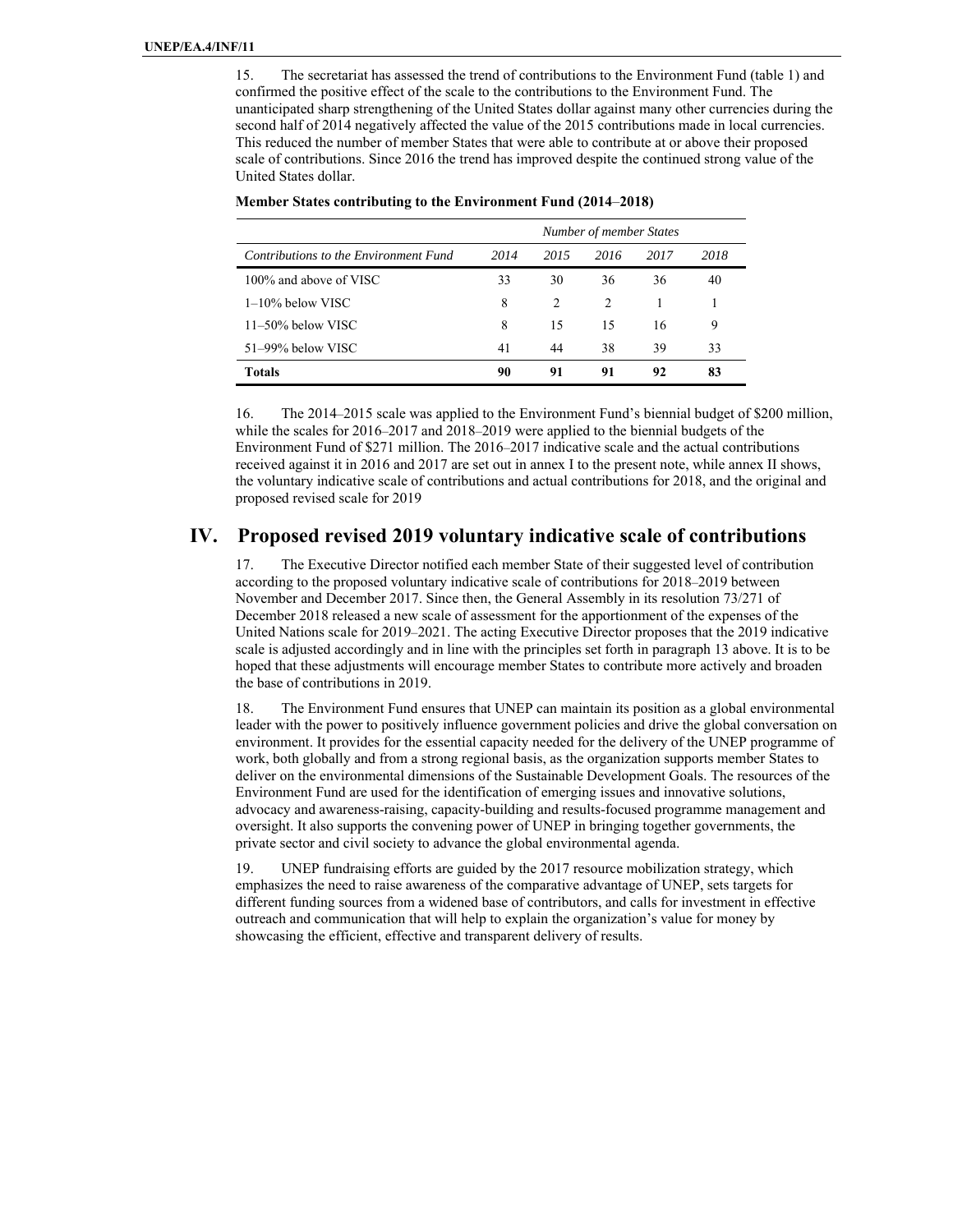# **Annex I**

| Voluntary indicative scale of contributions and actual contributions |  |  |
|----------------------------------------------------------------------|--|--|
| 2016-2017                                                            |  |  |

(United States dollars)

|                                  |                                      | 2016                                        |                |                                      | 2017                                           |               |
|----------------------------------|--------------------------------------|---------------------------------------------|----------------|--------------------------------------|------------------------------------------------|---------------|
| Country                          | (VISC of<br>\$135 million<br>budget) | <b>VISC</b><br>Per-<br>centage of<br>budget | Actual<br>paid | (VISC of<br>\$135 million<br>budget) | <b>VISC</b><br>Per-<br>centage<br>of<br>budget | Actual paid   |
| Afghanistan                      | 8 1 0 0                              | 0.005                                       |                | 8 1 0 0                              | 0.006                                          |               |
| Albania                          | 11 000                               | 0.01                                        |                | 11 000                               | 0.008                                          |               |
| Algeria                          | 217350                               | 0.137                                       | 217350         | 217 350                              | 0.161                                          |               |
| Andorra                          | 41 076                               | 0.029                                       | 33 267         | 41 076                               | 0.03                                           | 33 422        |
| Angola                           | 13 500                               | 0.01                                        | 13 500         | 13 500                               | 0.01                                           |               |
| Antigua and Barbuda              | 2 700                                | 0.002                                       |                | 2 700                                | 0.002                                          |               |
| Argentina                        | 1 204 200                            | 0.432                                       | 25 000         | 1 204 200                            | 0.892                                          | 25 000        |
| Armenia                          | 9 4 5 0                              | 0.007                                       | 9450           | 9450                                 | 0.007                                          |               |
| Australia                        | 3 154 950                            | 2.074                                       | 371 150        | 3 154 950                            | 2.337                                          | 376 500       |
| Austria                          | 972 000                              | 0.798                                       | 432 240        | 972 000                              | 0.72                                           | 421 393       |
| Azerbaijan                       | 81 000                               | 0.04                                        |                | 81 000                               | 0.06                                           |               |
| Bahamas                          | 22 950                               | 0.017                                       |                | 22 950                               | 0.017                                          |               |
| Bahrain                          | 59 400                               | 0.039                                       |                | 59 400                               | 0.044                                          |               |
| Bangladesh                       | 13 500                               | 0.01                                        | 653            | 13 500                               | 0.01                                           | 900           |
| Barbados                         | 9450                                 | 0.008                                       | 10 800         | 9450                                 | 0.007                                          | 9450          |
| Belarus                          | 75 600                               | 0.056                                       | 21 000         | 75 600                               | 0.056                                          | 21 000        |
| Belgium                          | 5 538 000                            | 3.883                                       | 4 440 800      | 5 538 000                            | 4.102                                          | 4 687 600     |
| Belize                           | 1 3 5 0                              | 0.001                                       |                | 1 3 5 0                              | 0.001                                          |               |
| Benin                            | 4 0 5 0                              | 0.003                                       |                | 4 0 5 0                              | 0.003                                          |               |
| Bhutan                           | 1450                                 | 0.001                                       | 1450           | 1450                                 | 0.001                                          |               |
| Bolivia (Plurinational State of) | 16 200                               | 0.009                                       |                | 16 200                               | 0.012                                          |               |
| Bosnia and Herzegovina           | 17 550                               | 0.017                                       |                | 17550                                | 0.013                                          |               |
| Botswana                         | 18 900                               | 0.017                                       |                | 18 900                               | 0.014                                          | 20 000        |
| <b>Brazil</b>                    | 5 161 050                            | 2.934                                       |                | 5 161 050                            | 3.823                                          |               |
| Brunei Darussalam                | 35 100                               | 0.026                                       |                | 35 100                               | 0.026                                          |               |
| Bulgaria                         | 60 750                               | 0.047                                       | 5 000          | 60 750                               | 0.045                                          | 5 0 0 0       |
| Burkina Faso                     | 5 400                                | 0.004                                       |                | 5 4 0 0                              | 0.004                                          |               |
| Burundi                          | 1 3 5 0                              | 0.001                                       |                | 1 3 5 0                              | 0.001                                          |               |
| Cabo Verde                       | 1 3 5 0                              | 2.98                                        |                | 1 3 5 0                              | 0.001                                          |               |
| Cambodia                         | 5 400                                | 0.001                                       |                | 5 4 0 0                              | 0.004                                          | 5 4 0 0       |
| Cameroon                         | 16 200                               | 0.004                                       |                | 16 200                               | 0.012                                          |               |
| Canada                           | 3 943 350                            | 0.012                                       | 2 360 352      | 3 943 350                            | 2.921                                          | 2 3 1 3 2 6 0 |
| Central African Republic         | 1 3 5 0                              | 0.001                                       |                | 1 3 5 0                              | 0.001                                          |               |
| Chad                             | 6 7 5 0                              | $0.002\,$                                   |                | 6750                                 | 0.005                                          |               |
| Chile                            | 538 650                              | 0.334                                       |                | 538 650                              | 0.399                                          | 20 000        |
| China                            | 10 693 350                           | 5.148                                       | 500 000        | 10 693 350                           | 7.921                                          | 500 000       |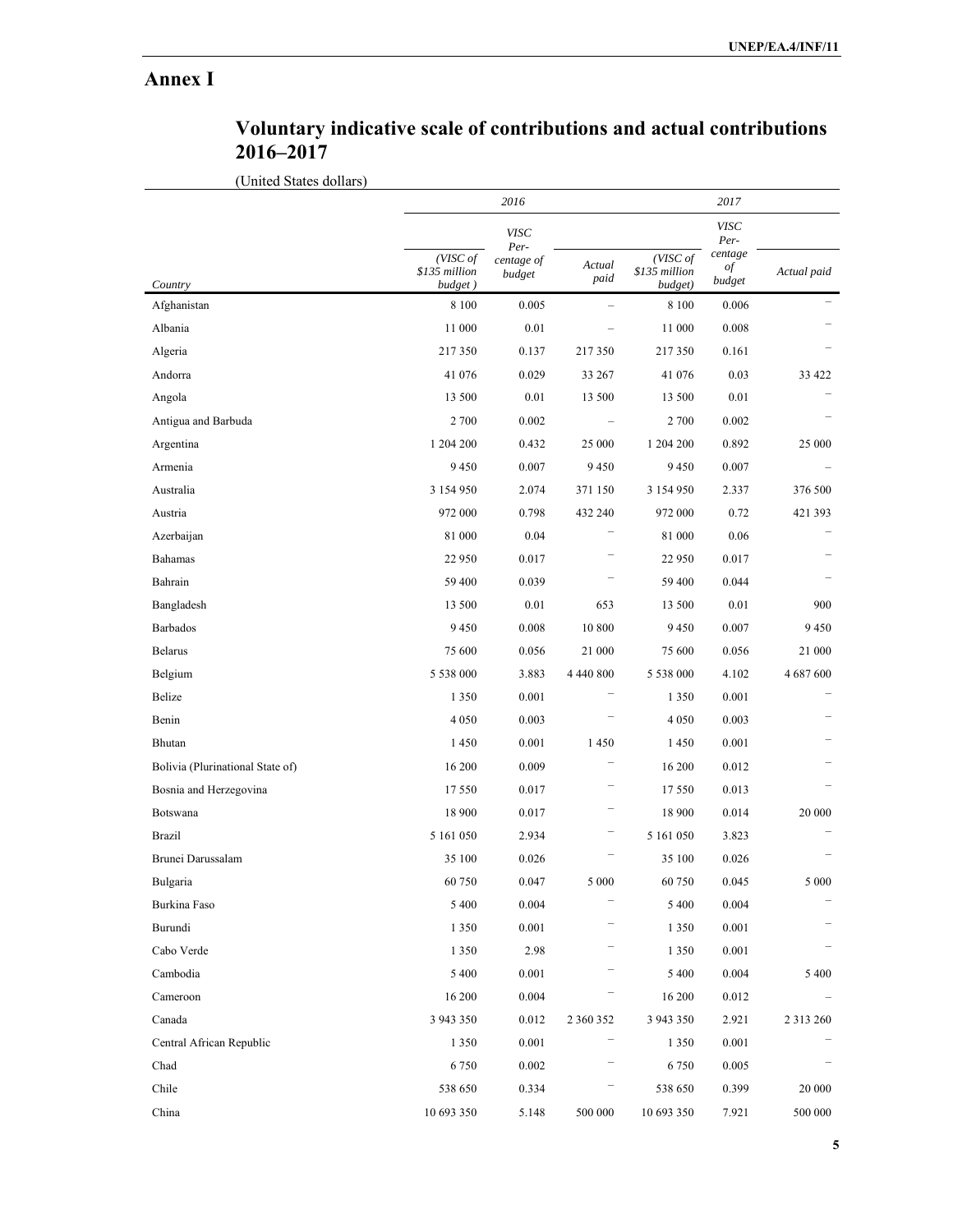|                                       |                                      | 2016                         |                          |                                      | 2017                    |               |
|---------------------------------------|--------------------------------------|------------------------------|--------------------------|--------------------------------------|-------------------------|---------------|
|                                       |                                      | <b>VISC</b>                  |                          |                                      | <b>VISC</b><br>Per-     |               |
| Country                               | (VISC of<br>\$135 million<br>budget) | Per-<br>centage of<br>budget | Actual<br>paid           | (VISC of<br>\$135 million<br>budget) | centage<br>of<br>budget | Actual paid   |
| Colombia                              | 434 700                              | 0.259                        | $\overline{\phantom{0}}$ | 434 700                              | 0.322                   |               |
| Comoros                               | 1 3 5 0                              | 0.001                        |                          | 1 3 5 0                              | 0.001                   |               |
| Congo                                 | 8 1 0 0                              | 0.005                        |                          | 8 1 0 0                              | 0.006                   |               |
| Costa Rica                            | 63 450                               | 0.038                        |                          | 63 450                               | 0.047                   | 13739         |
| Côte d'Ivoire                         | 12 150                               | 0.011                        |                          | 12 150                               | 0.009                   |               |
| Croatia                               | 133 650                              | 0.126                        | 33 000                   | 133 650                              | 0.099                   | 33 000        |
| Cuba                                  | 87750                                | 0.069                        |                          | 87750                                | 0.065                   |               |
| Cyprus                                | 58 050                               | 0.047                        | 44 000                   | 58 050                               | 0.043                   | 44 000        |
| Czechia                               | 521 000                              | 0.386                        | 521 000                  | 521 000                              | 0.386                   | 573 100       |
| Democratic People's Republic of Korea | 6750                                 | 0.006                        |                          | 6750                                 | 0.005                   |               |
| Democratic Republic of the Congo      | 10 800                               | 0.003                        |                          | 10 800                               | 0.008                   |               |
| Denmark                               | 5 017 897                            | 3.905                        | 1 337 872                | 5 017 897                            | 3.717                   | 1 430 145     |
| Djibouti                              | 1 3 5 0                              | 0.001                        |                          | 1 3 5 0                              | 0.001                   |               |
| Dominica                              | 1 3 5 0                              | 0.001                        |                          | 1 3 5 0                              | 0.001                   |               |
| Dominican Republic                    | 62 100                               | 0.045                        |                          | 62 100                               | 0.046                   |               |
| Ecuador                               | 90 450                               | 0.044                        |                          | 90 450                               | 0.067                   |               |
| Egypt                                 | 205 200                              | 0.134                        |                          | 205 200                              | 0.152                   | 25 000        |
| El Salvador                           | 18 900                               | 0.016                        |                          | 18 900                               | 0.014                   |               |
| Equatorial Guinea                     | 13 500                               | 0.01                         |                          | 13 500                               | 0.01                    |               |
| Eritrea                               | 1 3 5 0                              | 0.001                        | 1 3 5 0                  | 1 3 5 0                              | 0.001                   |               |
| Estonia                               | 51 300                               | 0.04                         | 5638                     | 51 300                               | 0.038                   | 5969          |
| Eswatini                              | 2 700                                | 0.003                        |                          | 2 700                                | 0.002                   |               |
| Ethiopia                              | 13 500                               | 0.01                         |                          | 13 500                               | 0.01                    |               |
| Fiji                                  | 4481                                 | 0.003                        |                          | 4481                                 | 0.003                   |               |
| Finland                               | 7 373 400                            | 3.256                        | 1 111 500                | 7 373 400                            | 5.462                   | 1 159 700     |
| France                                | 7 550 550                            | 5.593                        | 7 550 550                | 7 550 550                            | 5.593                   | 7 550 550     |
| Gabon                                 | 22 950                               | 0.02                         |                          | 22 950                               | 0.017                   |               |
| Gambia                                | 1 3 5 0                              | 0.001                        |                          | 1 3 5 0                              | 0.001                   |               |
| Georgia                               | 10 800                               | $0.007\,$                    | 10 800                   | $10\ 800$                            | 0.008                   | 10 800        |
| Germany                               | 9 639 965                            | 7.182                        | 8 405 033                | 9 639 965                            | 7.141                   | 8 3 1 4 9 4 1 |
| Ghana                                 | 21 600                               | 0.014                        |                          | 21 600                               | 0.016                   |               |
| Greece                                | 635 850                              | 0.638                        |                          | 635 850                              | 0.471                   |               |
| Grenada                               | 1 3 5 0                              | 0.001                        |                          | 1 3 5 0                              | 0.001                   |               |
| Guatemala                             | 37 800                               | 0.027                        |                          | 37 800                               | 0.028                   |               |
| Guinea                                | 2 700                                | 0.001                        |                          | 2 700                                | 0.002                   |               |
| Guinea-Bissau                         | 1 3 5 0                              | $0.001\,$                    |                          | 1 3 5 0                              | 0.001                   |               |
| Guyana                                | 2 700                                | 0.001                        | 992.74                   | 2 700                                | 0.002                   |               |
| Haiti                                 | 4 0 5 0                              | 0.003                        | 4 0 3 0                  | 4 0 5 0                              | 0.003                   |               |
| Honduras                              | 10 800                               | 0.008                        | $\overline{\phantom{a}}$ | 10 800                               | 0.008                   |               |
| Hungary                               | 217 350                              | 0.266                        | 19 972                   | 217 350                              | 0.161                   | 10 000        |
| Iceland                               | 38 980                               | 0.028                        | 38 960                   | 38 980                               | 0.029                   | 38 960        |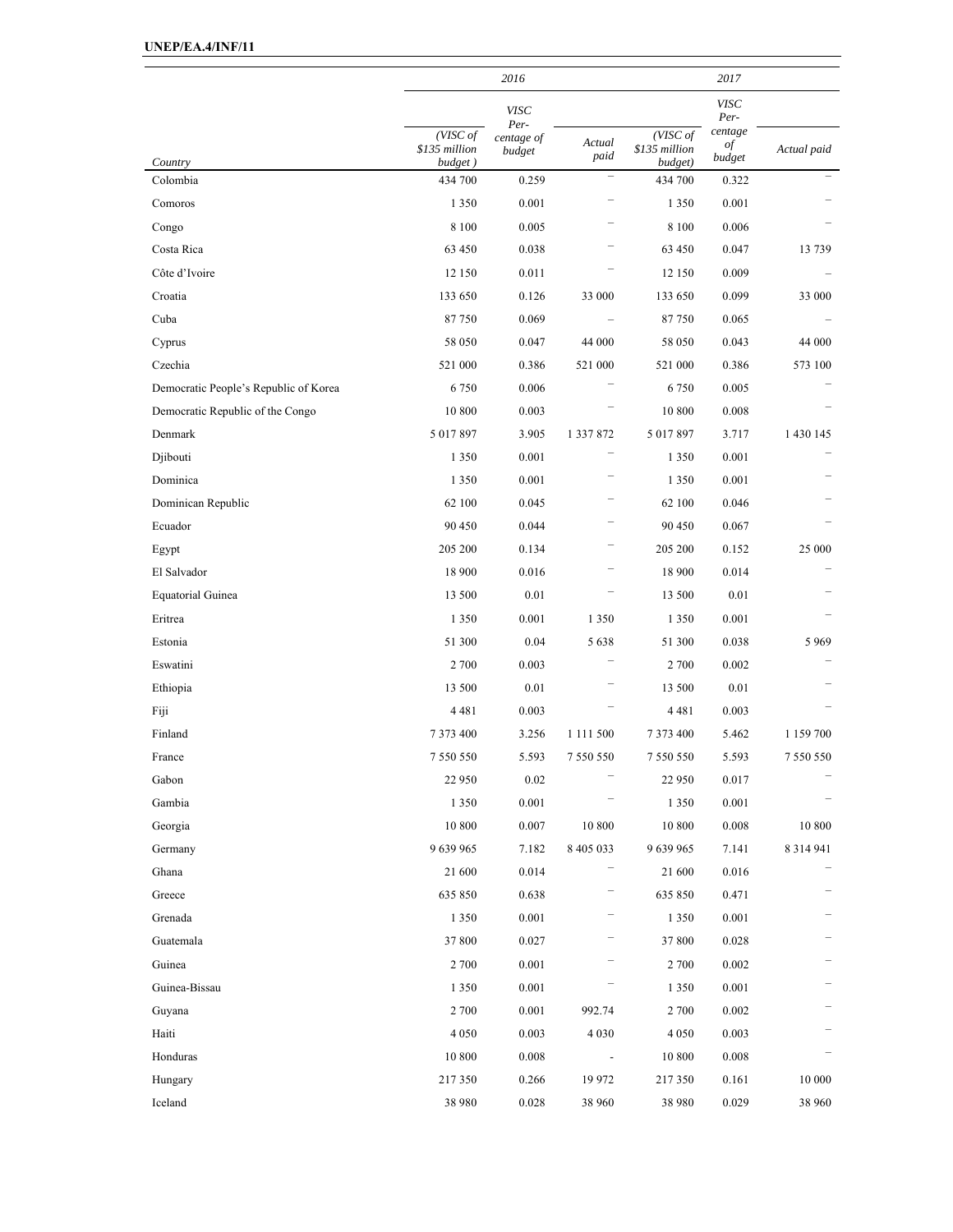|                                  |                                      | 2016                 |                   |                                      | 2017                    |             |
|----------------------------------|--------------------------------------|----------------------|-------------------|--------------------------------------|-------------------------|-------------|
|                                  |                                      | <b>VISC</b><br>Per-  |                   |                                      | <b>VISC</b><br>Per-     |             |
| Country                          | (VISC of<br>\$135 million<br>budget) | centage of<br>budget | Actual<br>paid    | (VISC of<br>\$135 million<br>budget) | centage<br>of<br>budget | Actual paid |
| India                            | 994 950                              | 0.666                | 100 000           | 994 950                              | 0.737                   | 100 000     |
| Indonesia                        | 680 400                              | 0.346                | 75 000            | 680 400                              | 0.504                   | 75 000      |
| Iran (Islamic Republic of)       | 635 850                              | 0.356                | 57835             | 635 850                              | 0.471                   | 58 791      |
| Iraq                             | 174 150                              | 0.068                |                   | 174 150                              | 0.129                   |             |
| Ireland                          | 564 300                              | 0.418                | 564 300           | 564 300                              | 0.418                   | 564 300     |
| Israel                           | 580 500                              | 0.396                | 234 000           | 580 500                              | 0.43                    | 280 500     |
| Italy                            | 5 059 800                            | 4.448                | 2 653 500         | 5 059 800                            | 3.748                   | 2 945 750   |
| Jamaica                          | 12 150                               | 0.011                |                   | 12 150                               | 0.009                   |             |
| Japan                            | 13 068 000                           | 10.833               | 2 492 632         | 13 068 000                           | 9.68                    | 2 474 771   |
| Jordan                           | 27 000                               | 0.022                | 27 000            | 27 000                               | 0.02                    | 27 200      |
| Kazakhstan                       | 257850                               | 0.121                | 20 000            | 257850                               | 0.191                   | 100 000     |
| Kenya                            | 24 300                               | 0.022                |                   | 24 300                               | 0.018                   |             |
| Kiribati                         | 1 3 5 0                              | 0.001                | 1 2 2 5           | 1 3 5 0                              | 0.001                   |             |
| Kuwait                           | 384 750                              | 0.273                | 200 000           | 384 750                              | 0.285                   | 200 000     |
| Kyrgyzstan                       | 2 700                                | 0.002                | 2 700             | 2 700                                | 0.002                   | 2 700       |
| Lao People's Democratic Republic | 4 0 5 0                              | 0.002                | 4 0 5 0           | 4 0 5 0                              | 0.003                   |             |
| Latvia                           | 67 500                               | 0.047                | 67 500            | 67 500                               | 0.05                    | 67 500      |
| Lebanon                          | 62 100                               | 0.042                |                   | 62 100                               | 0.046                   |             |
| Lesotho                          | 1 3 5 0                              | 0.007                |                   | 1 3 5 0                              | 0.001                   |             |
| Liberia                          | 1 3 5 0                              | 0.001                |                   | 1 3 5 0                              | 0.001                   |             |
| Libya                            | 168 750                              | 0.142                |                   | 168 750                              | 0.125                   |             |
| Liechtenstein                    | 9450                                 | 0.009                | 9450              | 9450                                 | 0.007                   | 9450        |
| Lithuania                        | 97 200                               | 0.073                | 30 000            | 97 200                               | 0.072                   | 50 000      |
| Luxembourg                       | 338 075                              | 0.489                | 284 250           | 338 075                              | 0.25                    | 278 575     |
| Madagascar                       | 4 0 5 0                              | 0.003                |                   | 4 0 5 0                              | 0.003                   |             |
| Malawi                           | 2 700                                | 0.002                |                   | 2 700                                | 0.002                   |             |
| Malaysia                         | 434 700                              | 0.281                | 40000             | 434 700                              | 0.322                   | 40 000      |
| Maldives                         | 2 700                                | 0.002                | 2 700             | 2 700                                | 0.002                   | 2 700       |
| Mali                             | 4 0 5 0                              | 0.004                |                   | 4 0 5 0                              | 0.003                   |             |
| Malta                            | 21 600                               | 0.016                |                   | 21 600                               | 0.016                   | 21 600      |
| Marshall Islands                 | 1 3 5 0                              | 0.001                |                   | 1 3 5 0                              | 0.001                   |             |
| Mauritania                       | 10 000                               | 0.002                | $\qquad \qquad -$ | 10 000                               | 0.007                   |             |
| Mauritius                        | 16 200                               | 0.013                | 16 200            | 16 200                               | 0.012                   | 16 260      |
| Mexico                           | 1937250                              | 1.842                | 628 400           | 1 937 250                            | 1.435                   | 500 000     |
| Micronesia (Federated States of) | 1 3 5 0                              | 0.001                |                   | 1 3 5 0                              | 0.001                   |             |
| Monaco                           | 27 097                               | 0.02                 | 22 5 6 9          | 27 097                               | 0.02                    | 23 458      |
| Mongolia                         | 6750                                 | 0.003                | 1 0 0 0           | 6750                                 | 0.005                   |             |
| Montenegro                       | 5 4 0 0                              | 0.005                | 5 4 0 0           | 5 4 0 0                              | 0.004                   |             |
| Morocco                          | 72 900                               | 0.062                | 16 000            | 72 900                               | 0.054                   | 40 000      |
| Mozambique                       | 5 4 0 0                              | 0.003                |                   | 5 4 0 0                              | 0.004                   |             |
| Myanmar                          | 13 500                               | $0.01\,$             | -                 | 13 500                               | 0.01                    | 13 171      |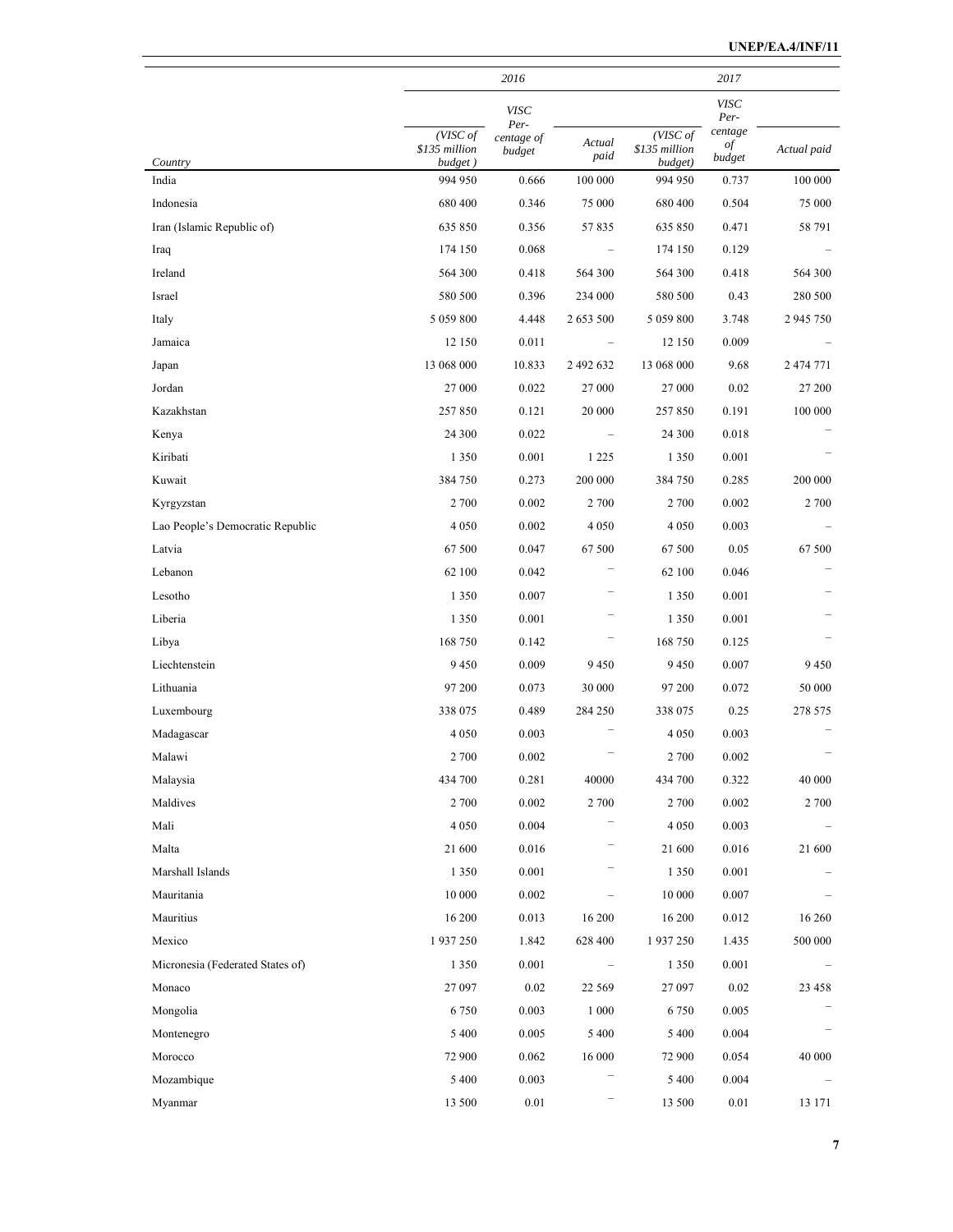|                                  |                                      | 2016                 |                          |                                      | 2017                    |             |
|----------------------------------|--------------------------------------|----------------------|--------------------------|--------------------------------------|-------------------------|-------------|
|                                  |                                      | <b>VISC</b><br>Per-  |                          |                                      | <b>VISC</b><br>Per-     |             |
| Country                          | (VISC of<br>\$135 million<br>budget) | centage of<br>budget | Actual<br>paid           | (VISC of<br>\$135 million<br>budget) | centage<br>of<br>budget | Actual paid |
| Namibia                          | 13 500                               | 0.01                 | 13 500                   | 13 500                               | 0.01                    | 13 500      |
| Nauru                            | 1 3 5 0                              | 0.001                |                          | 1 3 5 0                              | 0.001                   |             |
| Nepal                            | 8 1 0 0                              | 0.006                |                          | 8 1 0 0                              | 0.006                   |             |
| Netherlands                      | 10 699 200                           | 7.42                 | 6 358 200                | 10 699 200                           | 7.925                   | 6 437 400   |
| New Zealand                      | 361 800                              | 0.253                | 361 800                  | 361 800                              | 0.268                   | 361 800     |
| Nicaragua                        | 5 4 0 0                              | 0.003                |                          | 5 4 0 0                              | 0.004                   |             |
| Niger                            | 2 700                                | 0.002                |                          | 2 700                                | 0.002                   |             |
| Nigeria                          | 282 150                              | 0.09                 |                          | 282 150                              | 0.209                   |             |
| North Macedonia                  | 9450                                 | 0.008                |                          | 9450                                 | 0.007                   |             |
| Norway                           | 3 000 000                            | 2.222                | 3 000 000                | 3 000 000                            | 2.222                   | 3 000 000   |
| Oman                             | 152 550                              | 0.102                |                          | 152 550                              | 0.113                   |             |
| Pakistan                         | 125 550                              | 0.085                | 21 937                   | 125 550                              | 0.093                   | 11 000      |
| Palau                            | 1 3 5 0                              | 0.001                |                          | 1 3 5 0                              | 0.001                   |             |
| Panama                           | 45 900                               | 0.026                | 45 900                   | 45 900                               | 0.034                   | 45 900      |
| Papua New Guinea                 | 5 4 0 0                              | 0.004                |                          | 5 4 0 0                              | 0.004                   |             |
| Paraguay                         | 18 900                               | 0.01                 | 13 3 5 9                 | 18 900                               | 0.014                   | 18 900      |
| Peru                             | 183 600                              | 0.117                | 56 546                   | 183 600                              | 0.136                   | 16 024      |
| Philippines                      | 222 750                              | 0.154                | 22 750                   | 222 750                              | 0.165                   | 22 7 20     |
| Poland                           | 1 135 350                            | 0.921                | 150 000                  | 1 135 350                            | 0.841                   | 150 000     |
| Portugal                         | 529 200                              | 0.474                | 50 000                   | 529 200                              | 0.392                   |             |
| Qatar                            | 363 150                              | 0.209                |                          | 363 150                              | 0.269                   |             |
| Republic of Korea                | 2 752 650                            | 1.994                | 553 736                  | 2 752 650                            | 2.039                   | 575 931     |
| Republic of Moldova              | 5 4 0 0                              | 0.003                |                          | 5 4 0 0                              | 0.004                   |             |
| Romania                          | 305 100                              | 0.226                | 305 100                  | 305 100                              | 0.226                   | 255 000     |
| Russian Federation               | 4 168 800                            | 2.438                | 900 000                  | 4 168 800                            | 3.088                   | 900 000     |
| Rwanda                           | 2 700                                | 0.002                |                          | 2 700                                | 0.002                   |             |
| Saint Kitts and Nevis            | 1 3 5 0                              | 0.001                |                          | 1 3 5 0                              | 0.001                   |             |
| Saint Lucia                      | 1 3 5 0                              | 0.001                |                          | 1 3 5 0                              | 0.001                   |             |
| Saint Vincent and the Grenadines | 1 3 5 0                              | 0.001                |                          | 1 3 5 0                              | 0.001                   | 1 3 5 0     |
| Samoa                            | 1 3 5 0                              | 0.001                |                          | 1 3 5 0                              | 0.001                   |             |
| San Marino                       | 4 0 5 0                              | 0.003                |                          | 4 0 5 0                              | 0.003                   |             |
| Sao Tome and Principe            | 1 3 5 0                              | 0.001                |                          | 1 3 5 0                              | 0.001                   |             |
| Saudi Arabia                     | 1 547 100                            | 0.864                | 133 000                  | 1 547 100                            | 1.146                   | 133 000     |
| Senegal                          | 6 7 5 0                              | 0.006                | $\overline{\phantom{m}}$ | 6750                                 | 0.005                   |             |
| Serbia                           | 43 200                               | 0.04                 | 35000                    | 43 200                               | 0.032                   | 35 000      |
| Seychelles                       | 1 3 5 0                              | 0.001                |                          | 1 3 5 0                              | 0.001                   |             |
| Sierra Leone                     | 1 3 5 0                              | 0.001                | 1 2 2 5                  | 1 3 5 0                              | 0.001                   | 1 3 5 0     |
| Singapore                        | 603 450                              | 0.384                | 50 000                   | 603 450                              | 0.447                   | 50 000      |
| Slovakia                         | 216 000                              | 0.171                | 55 000                   | 216 000                              | 0.16                    | 55 000      |
| Slovenia                         | 135 000                              | 0.1                  | 135 000                  | 135 000                              | 0.1                     | 135 000     |
| Solomon Islands                  | 1 3 5 0                              | 0.001                |                          | $1\,350$                             | 0.001                   |             |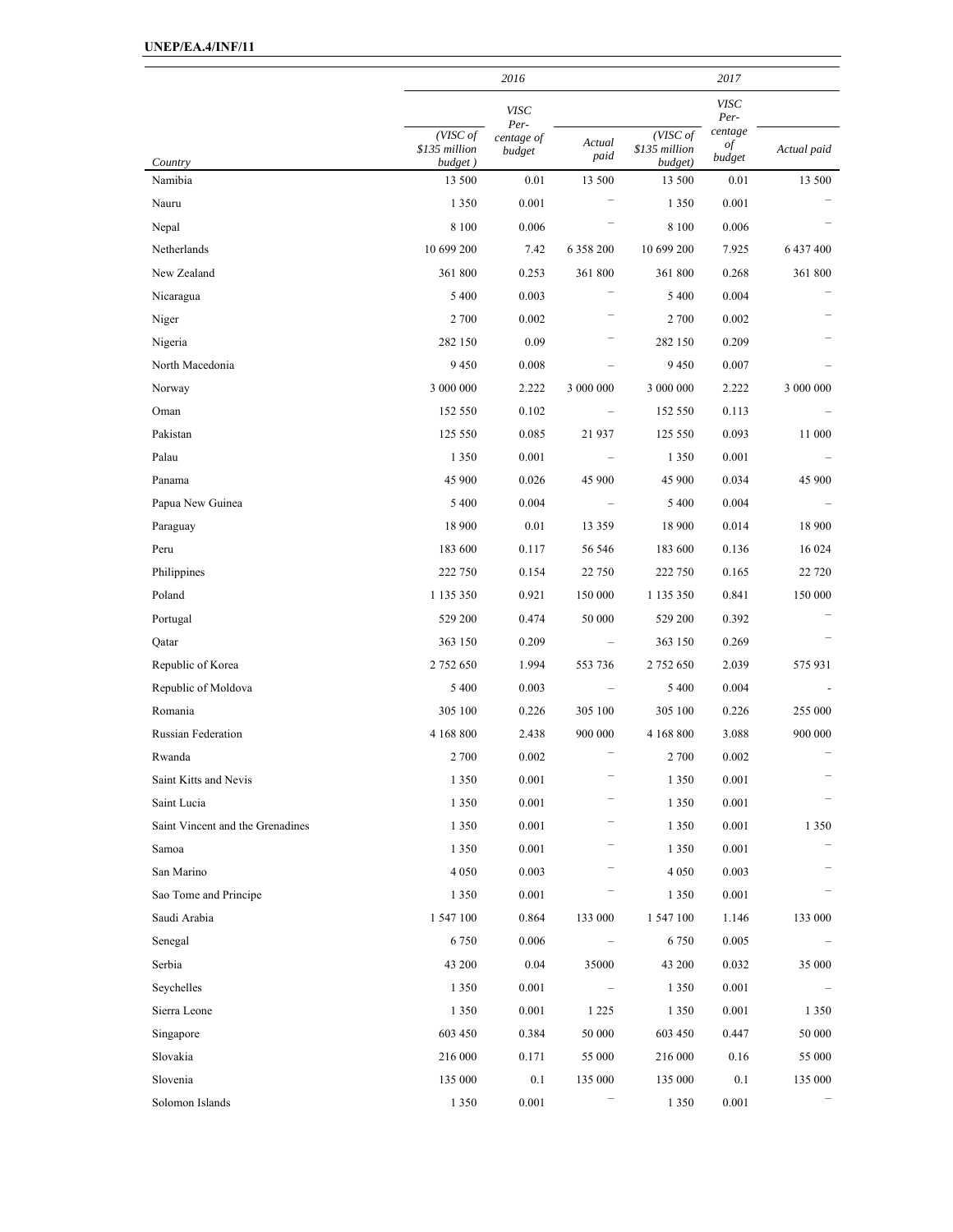|                                                         |                          | 2016               |                |                          | 2017            |             |
|---------------------------------------------------------|--------------------------|--------------------|----------------|--------------------------|-----------------|-------------|
|                                                         |                          | <b>VISC</b>        |                |                          | <b>VISC</b>     |             |
|                                                         | (VISC of                 | Per-<br>centage of |                | (VISC of                 | Per-<br>centage |             |
| Country                                                 | \$135 million<br>budget) | budget             | Actual<br>paid | \$135 million<br>budget) | of<br>budget    | Actual paid |
| Somalia                                                 | 1 3 5 0                  | 0.001              |                | 1 3 5 0                  | 0.001           |             |
| South Africa                                            | 491 400                  | 0.372              | 10000          | 491 400                  | 0.364           | 10 000      |
| South Sudan                                             | 4 0 5 0                  | 0.004              |                | 4 0 5 0                  | 0.003           |             |
| Spain                                                   | 3 298 050                | 2.973              |                | 3 298 050                | 2.443           |             |
| Sri Lanka                                               | 41 850                   | 0.025              | 41850          | 41850                    | 0.031           | 41 850      |
| Sudan                                                   | 13 500                   | 0.01               |                | 13 500                   | 0.01            |             |
| Suriname                                                | 8 1 0 0                  | 0.004              |                | 8 1 0 0                  | 0.006           |             |
| Sweden                                                  | 4 875 427                | 3.616              | 5 0 5 4 0 3 6  | 4 875 427                | 3.611           | 4 892 999   |
| Switzerland                                             | 3 965 836                | 3.229              | 4 000 000      | 3 965 836                | 2.938           | 4 000 100   |
| Syrian Arab Republic                                    | 32 400                   | 0.036              |                | 32 400                   | 0.024           |             |
| Tajikistan                                              | 5 4 0 0                  | 0.003              |                | 5 4 0 0                  | 0.004           |             |
| Thailand                                                | 392 850                  | 0.239              | 22 981         | 392 850                  | 0.291           | 24 3 28     |
| Timor-Leste                                             | 4 0 5 0                  | 0.002              |                | 4 0 5 0                  | 0.003           | 4 0 5 0     |
| Togo                                                    | 1 3 5 0                  | 0.001              |                | 1 3 5 0                  | 0.001           |             |
| Tonga                                                   | 1 3 5 0                  | 0.001              |                | 1 3 5 0                  | 0.001           |             |
| Trinidad and Tobago                                     | 45 900                   | 0.044              |                | 45 900                   | 0.034           |             |
| Tunisia                                                 | 37 800                   | 0.036              |                | 37 800                   | 0.028           |             |
| Turkey                                                  | 1 374 300                | 1.328              | 835 000        | 1 374 300                | 1.018           |             |
| Turkmenistan                                            | 35 100                   | 0.019              |                | 35 100                   | 0.026           |             |
| Tuvalu                                                  | 1 3 5 0                  | 0.001              |                | 1 3 5 0                  | 0.001           |             |
| Uganda                                                  | 12 150                   | 0.006              |                | 12 150                   | 0.009           |             |
| Ukraine                                                 | 139 050                  | 0.099              |                | 139 050                  | 0.103           |             |
| United Arab Emirates                                    | 815 400                  | 0.595              | 40 000         | 815 400                  | 0.604           | 40 000      |
| United Kingdom of Great Britain and Northern<br>Ireland | 6 0 25 0 50              | 5.179              | 4 050 090      | 6 0 25 0 50              | 4.463           | 4 283 070   |
| United Republic of Tanzania                             | 13 500                   | 0.009              |                | 13 500                   | 0.01            |             |
| United States of America <sup>a</sup>                   | N/A                      | N/A                | 6 0 63 0 85    | N/A                      | N/A             | 6 0 63 618  |
| Uruguay                                                 | 106 650                  | 0.052              | 106 650        | 106 650                  | 0.079           | 106 650     |
| Uzbekistan                                              | 31 050                   | 0.015              |                | 31 050                   | 0.023           |             |
| Vanuatu                                                 | 1 3 5 0                  | 0.001              | 1350           | 1 3 5 0                  | 0.001           | 6 6 22      |
| Venezuela (Bolivarian Republic of)                      | 770 850                  | 0.627              |                | 770 850                  | 0.571           |             |
| Viet Nam                                                | 78 300                   | 0.042              | 7500           | 78 300                   | 0.058           | 7 500       |
| Yemen                                                   | 13 500                   | 0.01               |                | 13 500                   | 0.01            |             |
| Zambia                                                  | 9 4 5 0                  | 0.006              |                | 9450                     | 0.007           |             |
| Zimbabwe                                                | 5 4 0 0                  | 0.002              |                | 5 4 0 0                  | 0.004           |             |
| <b>Total</b>                                            | 139 765 484              | 99.32              | 67 577 016     | 139 765 484              | 103.5           | 67 240 217  |

<sup>a</sup> The United States of America does not participate in the voluntary indicative scale of contributions.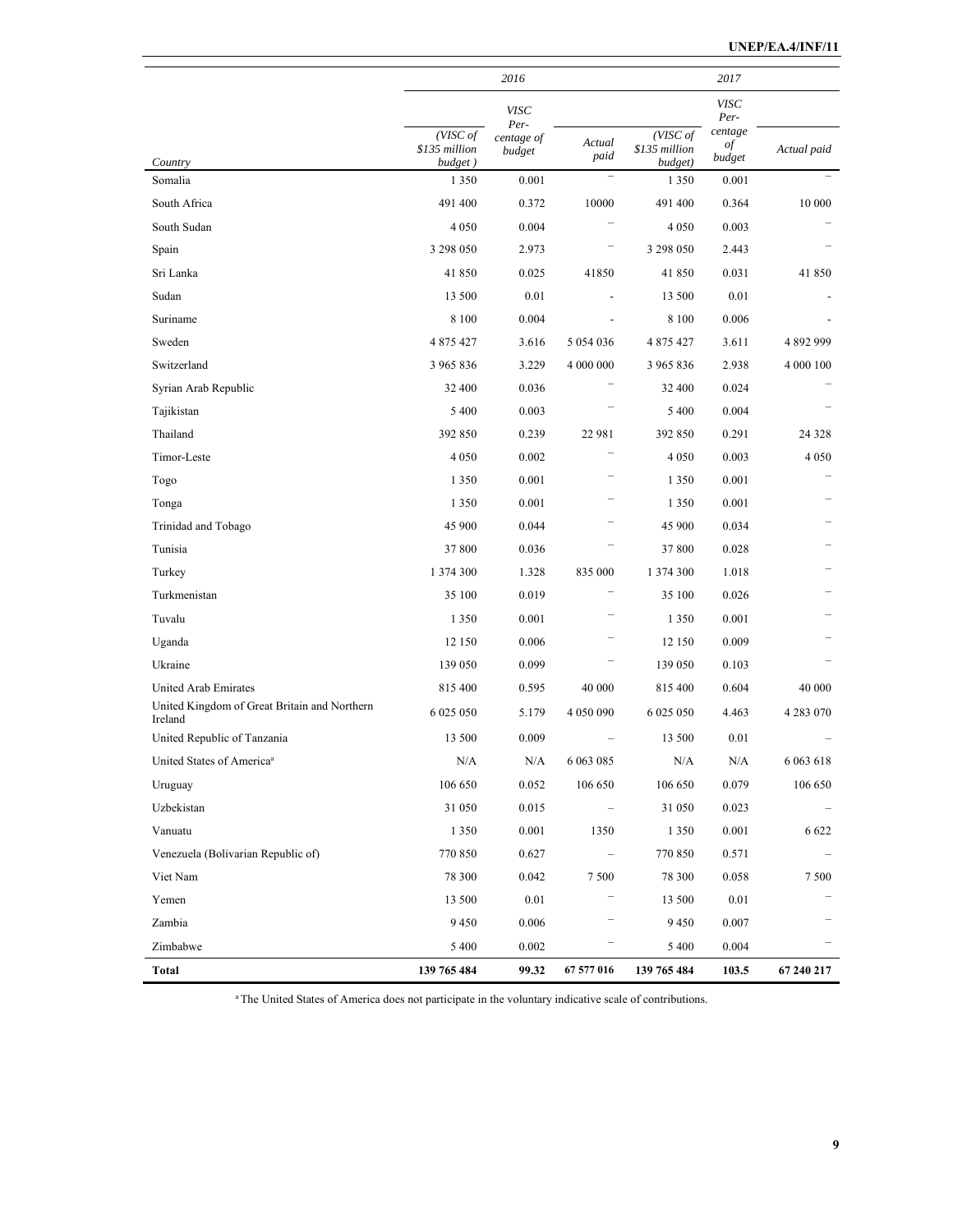# **Annex II**

## **Voluntary indicative scale of contributions and actual contributions for 2018, original and proposed revised scale for 2019**

(United States dollars)

|                                  |                                           | 2018                    |                          | 2019                                      |                         |                                                      |                         |
|----------------------------------|-------------------------------------------|-------------------------|--------------------------|-------------------------------------------|-------------------------|------------------------------------------------------|-------------------------|
|                                  |                                           | <b>VISC</b>             |                          | (original<br>VISC)                        | <b>VISC</b>             | (revised<br>VISC)                                    | <b>VISC</b>             |
| Country                          | (VISC of<br>\$135.5<br>million<br>budget) | percentage<br>of budget | Actual paid              | (VISC of<br>\$135.5<br>million<br>budget) | percentage<br>of budget | (revised<br>VISC of<br>\$135.5<br>million<br>budget) | percentage<br>of budget |
| Afghanistan                      | 8 1 3 0                                   | 0.006                   | $\overline{\phantom{0}}$ | 9485                                      | 0.007                   | 9485                                                 | 0.007                   |
| Albania                          | 10 840                                    | 0.008                   |                          | 10 840                                    | 0.008                   | 10 840                                               | 0.008                   |
| Algeria                          | 218 155                                   | 0.161                   |                          | 186 990                                   | 0.138                   | 186 990                                              | 0.138                   |
| Andorra                          | 33 267                                    | 0.025                   | 35 470                   | 6 7 7 5                                   | 0.005                   | 35 470                                               | 0.026                   |
| Angola                           | 13 550                                    | 0.01                    |                          | 13 550                                    | 0.010                   | 13 550                                               | 0.01                    |
| Antigua and Barbuda              | 2710                                      | 0.002                   |                          | 2 7 1 0                                   | 0.002                   | 2710                                                 | 0.002                   |
| Argentina                        | 1 208 660                                 | 0.892                   |                          | 1 239 825                                 | 0.915                   | 1 239 825                                            | 0.915                   |
| Armenia                          | 9450                                      | 0.007                   |                          | 9485                                      | 0.007                   | 9485                                                 | 0.007                   |
| Australia                        | 3 166 635                                 | 2.337                   | 386 473                  | 2 994 550                                 | 2.210                   | 2 9 9 4 5 5 0                                        | 2.21                    |
| Austria                          | 975 600                                   | 0.72                    | 493 544                  | 917335                                    | 0.677                   | 917335                                               | 0.677                   |
| Azerbaijan                       | 81 300                                    | 0.06                    |                          | 66 395                                    | 0.049                   | 66 395                                               | 0.049                   |
| Bahamas                          | 18 970                                    | 0.014                   |                          | 24 390                                    | 0.018                   | 24 3 9 0                                             | 0.018                   |
| Bahrain                          | 59 620                                    | 0.044                   |                          | 67 750                                    | 0.050                   | 67750                                                | 0.05                    |
| Bangladesh                       | 13 550                                    | 0.01                    | 2 9 0 0                  | 13 550                                    | 0.010                   | 13 550                                               | 0.01                    |
| Barbados                         | 10 800                                    | 0.008                   | 10 800                   | 9485                                      | 0.007                   | 10 800                                               | 0.008                   |
| <b>Belarus</b>                   | 75 880                                    | 0.056                   | 21 000                   | 66 395                                    | 0.049                   | 66 395                                               | 0.049                   |
| Belgium                          | 4 645 761                                 | 3.429                   | 4 641 200                | 1 1 1 2 4 5 5                             | 0.821                   | 4 641 200                                            | 3.425                   |
| Belize                           | 1 3 5 5                                   | 0.001                   |                          | 1 3 5 5                                   | 0.001                   | 1 3 5 5                                              | 0.001                   |
| Benin                            | 4 0 6 5                                   | 0.003                   |                          | 4 0 6 5                                   | 0.003                   | 4 0 6 5                                              | 0.003                   |
| Bhutan                           | 1450                                      | 0.001                   |                          | 1 3 5 5                                   | 0.001                   | 1 3 5 5                                              | 0.001                   |
| Bolivia (Plurinational State of) | 16 260                                    | 0.012                   |                          | 21 680                                    | 0.016                   | 21 680                                               | 0.016                   |
| Bosnia and Herzegovina           | 17615                                     | 0.013                   |                          | 16 260                                    | 0.012                   | 16 260                                               | 0.012                   |
| Botswana                         | 20 000                                    | 0.015                   |                          | 18 970                                    | 0.014                   | 18970                                                | 0.014                   |
| Brazil                           | 5 180 165                                 | 3.823                   |                          | 3 994 540                                 | 2.948                   | 3 994 540                                            | 2.948                   |
| Brunei Darussalam                | 35 230                                    | 0.026                   |                          | 33 875                                    | 0.025                   | 33 875                                               | 0.025                   |
| Bulgaria                         | 60 975                                    | 0.045                   |                          | 62 330                                    | 0.046                   | 62 3 3 0                                             | 0.046                   |
| Burkina Faso                     | 5 4 2 0                                   | 0.004                   |                          | 4 0 6 5                                   | 0.003                   | 4 0 6 5                                              | 0.003                   |
| Burundi                          | 1 3 5 5                                   | 0.001                   |                          | 1 3 5 5                                   | 0.001                   | 1 3 5 5                                              | 0.001                   |
| Cabo Verde                       | 1 3 5 5                                   | 0.001                   |                          | 1 3 5 5                                   | 0.001                   | 1 3 5 5                                              | 0.001                   |
| Cambodia                         | 5 4 2 0                                   | 0.004                   |                          | 8 1 3 0                                   | 0.006                   | 8 1 3 0                                              | 0.006                   |
| Cameroon                         | 13 550                                    | 0.01                    |                          | 17615                                     | 0.013                   | 17615                                                | 0.013                   |
| Canada                           | 3 957 955                                 | 2.921                   | 2 407 767                | 3 704 570                                 | 2.734                   | 3 704 570                                            | 2.734                   |
| Central African Republic         | 1 3 5 5                                   | $0.001\,$               |                          | 1 3 5 5                                   | $0.001\,$               | 1355                                                 | $0.001\,$               |
| Chad                             | 6775                                      | 0.005                   | $\qquad \qquad -$        | 5 4 2 0                                   | 0.004                   | 5 4 2 0                                              | 0.004                   |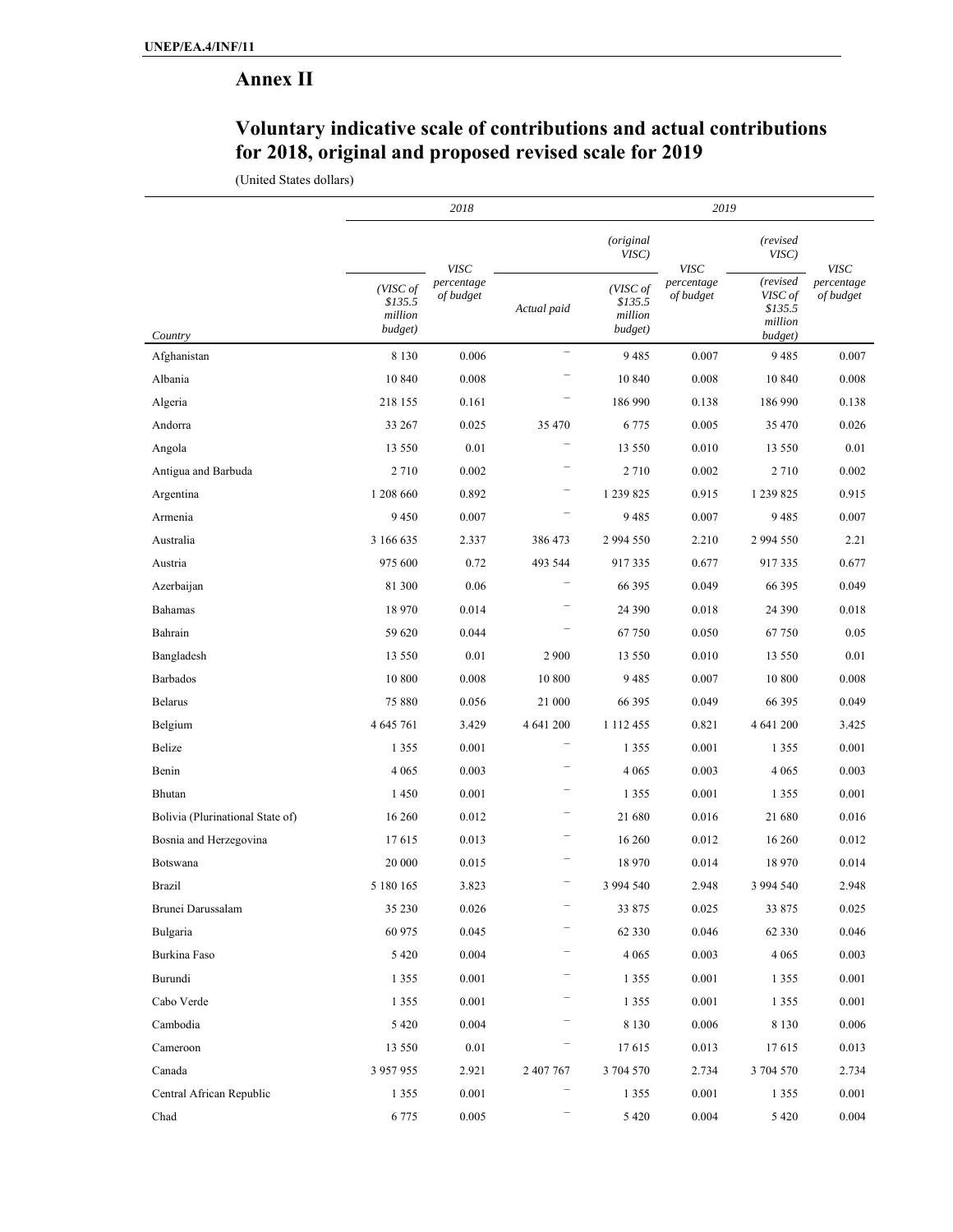|                                          |                                           | 2018                    |                          |                                           | 2019                    |                                                      |                         |
|------------------------------------------|-------------------------------------------|-------------------------|--------------------------|-------------------------------------------|-------------------------|------------------------------------------------------|-------------------------|
|                                          |                                           | <b>VISC</b>             |                          | (original<br>VISC)                        | <b>VISC</b>             | (revised<br>VISC)                                    | <b>VISC</b>             |
| Country                                  | (VISC of<br>\$135.5<br>million<br>budget) | percentage<br>of budget | Actual paid              | (VISC of<br>\$135.5<br>million<br>budget) | percentage<br>of budget | (revised<br>VISC of<br>\$135.5<br>million<br>budget) | percentage<br>of budget |
| Chile                                    | 540 645                                   | 0.399                   | 20 000                   | 551485                                    | 0.407                   | 551 485                                              | 0.407                   |
| China                                    | 10 732 955                                | 7.921                   | 1 500 000                | 16 266 775                                | 12.005                  | 16 266 775                                           | 12.005                  |
| Colombia                                 | 436 310                                   | 0.322                   |                          | 390 240                                   | 0.288                   | 390 240                                              | 0.288                   |
| Comoros                                  | 1 3 5 5                                   | 0.001                   |                          | 1 3 5 5                                   | 0.001                   | 1 3 5 5                                              | 0.001                   |
| Congo                                    | 8 1 3 0                                   | 0.006                   |                          | 8 1 3 0                                   | 0.006                   | 8 1 3 0                                              | 0.006                   |
| Costa Rica                               | 63 685                                    | 0.047                   | 14 182                   | 84 010                                    | 0.062                   | 84 010                                               | 0.062                   |
| Côte d'Ivoire                            | 12 195                                    | 0.009                   | $\overline{\phantom{0}}$ | 17615                                     | 0.013                   | 17615                                                | 0.013                   |
| Croatia                                  | 134 145                                   | 0.099                   | 33 000                   | 104 335                                   | 0.077                   | 104 335                                              | 0.077                   |
| Cuba                                     | 88 075                                    | 0.065                   |                          | 108 400                                   | 0.080                   | 108 400                                              | 0.08                    |
| Cyprus                                   | 58 265                                    | 0.043                   | 44 000                   | 48 780                                    | 0.036                   | 48780                                                | 0.036                   |
| Czechia                                  | 573 100                                   | 0.423                   | 573 100                  | 421 405                                   | 0.311                   | 573 100                                              | 0.423                   |
| Democratic People's Republic of<br>Korea | 6775                                      | 0.005                   |                          | 8 1 3 0                                   | 0.006                   | 8 1 3 0                                              | 0.006                   |
| Democratic Republic of the Congo         | 10 840                                    | 0.008                   |                          | 13 550                                    | 0.010                   | 13 550                                               | 0.01                    |
| Denmark                                  | 1 561 037                                 | 1.152                   | -                        | 750 670                                   | 0.554                   | 750 670                                              | 0.554                   |
| Djibouti                                 | 1 3 5 5                                   | 0.001                   |                          | 1 3 5 5                                   | 0.001                   | 1 3 5 5                                              | 0.001                   |
| Dominica                                 | 1 3 5 5                                   | 0.001                   |                          | 1 3 5 5                                   | 0.001                   | 1 3 5 5                                              | 0.001                   |
| Dominican Republic                       | 62 3 3 0                                  | 0.046                   |                          | 71815                                     | 0.053                   | 71815                                                | 0.053                   |
| Ecuador                                  | 90 785                                    | 0.067                   |                          | 108 400                                   | 0.080                   | 108 400                                              | 0.08                    |
| Egypt                                    | 205 960                                   | 0.152                   |                          | 252 030                                   | 0.186                   | 252 030                                              | 0.186                   |
| El Salvador                              | 18 970                                    | 0.014                   |                          | 16 260                                    | 0.012                   | 18970                                                | 0.014                   |
| Equatorial Guinea                        | 13 550                                    | 0.01                    |                          | 21 680                                    | 0.016                   | 21 680                                               | 0.016                   |
| Eritrea                                  | 1 3 5 5                                   | 0.001                   |                          | 1 3 5 5                                   | 0.001                   | 1 3 5 5                                              | 0.001                   |
| Estonia                                  | 51 490                                    | 0.038                   | 5719                     | 52 845                                    | 0.039                   | 52 845                                               | 0.039                   |
| Eswatini                                 | 2 7 1 0                                   | 0.002                   | $\overline{\phantom{a}}$ | 2 7 1 0                                   | 0.002                   | 2710                                                 | 0.002                   |
| Ethiopia                                 | 13 550                                    | $0.01\,$                | $\overline{\phantom{a}}$ | 13 550                                    | 0.010                   | 13 550                                               | 0.01                    |
| Fiji                                     | 4 0 6 5                                   | 0.003                   | 4481                     | 4 0 6 5                                   | 0.003                   | 4 4 8 1                                              | 0.003                   |
| Finland                                  | 1 161 440                                 | 0.857                   | 1 734 900                | 570 455                                   | 0.421                   | 1734 900                                             | 1.28                    |
| France                                   | 6 5 8 3 9 4 5                             | 4.859                   | 7 550 550                | 5 9 9 5 5 8 5                             | 4.427                   | 7 550 550                                            | 5.572                   |
| Gabon                                    | 23 035                                    | 0.017                   |                          | 20 3 25                                   | 0.015                   | 20 3 25                                              | 0.015                   |
| Gambia                                   | 1 3 5 5                                   | 0.001                   |                          | 1 3 5 5                                   | 0.001                   | 1 3 5 5                                              | 0.001                   |
| Georgia                                  | 10 840                                    | 0.008                   | 10 840                   | 10 840                                    | 0.008                   | 10 840                                               | 0.008                   |
| Germany                                  | 8 657 095                                 | 6.389                   | 8 8 5 7 0 4 2            | 8 2 5 1 9 5 0                             | 6.090                   | 8 857 042                                            | 6.537                   |
| Ghana                                    | 21 680                                    | 0.016                   |                          | 20 3 25                                   | 0.015                   | 20 3 25                                              | 0.015                   |
| Greece                                   | 638 205                                   | 0.471                   |                          | 495 930                                   | 0.366                   | 495 930                                              | 0.366                   |
| Grenada                                  | 1 3 5 5                                   | 0.001                   | -                        | 1 3 5 5                                   | 0.001                   | 1 3 5 5                                              | 0.001                   |
| Guatemala                                | 37 940                                    | 0.028                   |                          | 48 780                                    | 0.036                   | 48780                                                | 0.036                   |
| Guinea                                   | 2710                                      | 0.002                   |                          | 4 0 6 5                                   | 0.003                   | 4 0 6 5                                              | 0.003                   |
| Guinea-Bissau                            | 1355                                      | 0.001                   |                          | 1 3 5 5                                   | 0.001                   | 1355                                                 | 0.001                   |
| Guyana                                   | 2710                                      | 0.002                   | 993                      | 2 7 1 0                                   | 0.002                   | 2710                                                 | 0.002                   |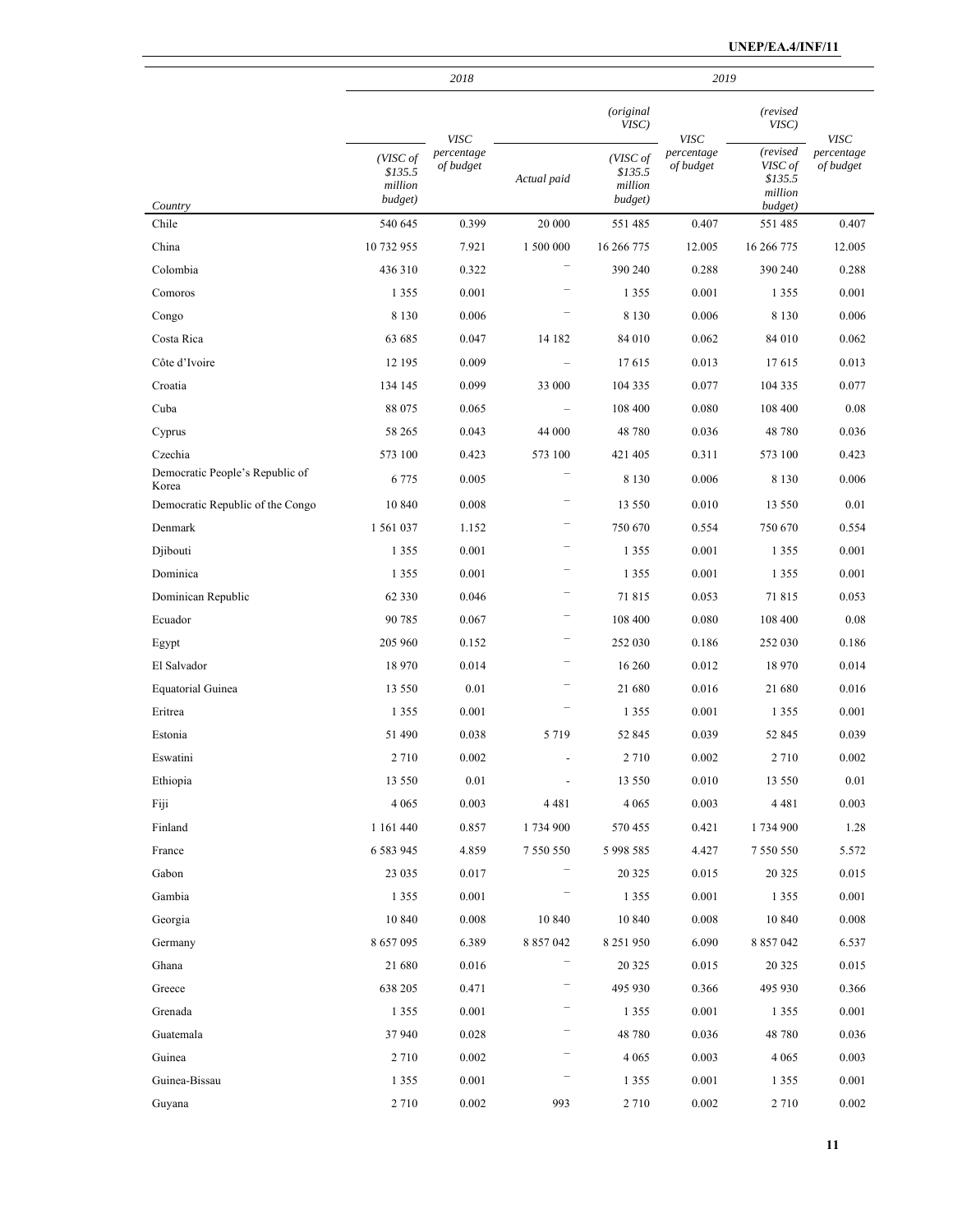|                                  |                                           | 2018                    |                   |                                           | 2019                    |                                                      |                         |
|----------------------------------|-------------------------------------------|-------------------------|-------------------|-------------------------------------------|-------------------------|------------------------------------------------------|-------------------------|
|                                  |                                           | <b>VISC</b>             |                   | <i>(original</i><br>VISC)                 | <b>VISC</b>             | (revised<br>VISC)                                    | <b>VISC</b>             |
| Country                          | (VISC of<br>\$135.5<br>million<br>budget) | percentage<br>of budget | Actual paid       | (VISC of<br>\$135.5<br>million<br>budget) | percentage<br>of budget | (revised<br>VISC of<br>\$135.5<br>million<br>budget) | percentage<br>of budget |
| Haiti                            | 4 0 6 5                                   | 0.003                   |                   | 4 0 6 5                                   | 0.003                   | 4 0 6 5                                              | 0.003                   |
| Honduras                         | 10 840                                    | 0.008                   |                   | 12 195                                    | 0.009                   | 12 195                                               | 0.009                   |
| Hungary                          | 218 155                                   | 0.161                   | 10 000            | 279 130                                   | 0.206                   | 279 130                                              | 0.206                   |
| Iceland                          | 31 165                                    | 0.023                   | 31 165            | 37 940                                    | 0.028                   | 37940                                                | 0.028                   |
| India                            | 998 635                                   | 0.737                   | $\overline{a}$    | 1 130 070                                 | 0.834                   | 1 130 070                                            | 0.834                   |
| Indonesia                        | 682 920                                   | 0.504                   | 75 000            | 735 765                                   | 0.543                   | 735 765                                              | 0.543                   |
| Iran (Islamic Republic of)       | 638 205                                   | 0.471                   |                   | 539 290                                   | 0.398                   | 539 290                                              | 0.398                   |
| Iraq                             | 174 795                                   | 0.129                   |                   | 174 795                                   | 0.129                   | 174 795                                              | 0.129                   |
| Ireland                          | 453 925                                   | 0.335                   | 600 000           | 502 705                                   | 0.371                   | 600 000                                              | 0.443                   |
| Israel                           | 582 650                                   | 0.43                    | 282 500           | 663 950                                   | 0.490                   | 663 950                                              | 0.49                    |
| Italy                            | 5 078 540                                 | 3.748                   |                   | 4 4 8 0 9 8 5                             | 3.307                   | 4 4 8 0 9 8 5                                        | 3.307                   |
| Jamaica                          | 12 195                                    | 0.009                   |                   | 10 840                                    | 0.008                   | 10 840                                               | 0.008                   |
| Japan                            | 13 116 400                                | 9.68                    | 2 3 6 2 8 0 4     | 11 604 220                                | 8.564                   | 11 604 220                                           | 8.564                   |
| Jordan                           | 27 100                                    | 0.02                    | 27 100            | 28 4 55                                   | 0.021                   | 28 4 55                                              | 0.021                   |
| Kazakhstan                       | 258 805                                   | 0.191                   | 100 000           | 241 190                                   | 0.178                   | 241 190                                              | 0.178                   |
| Kenya                            | 24 3 9 0                                  | 0.018                   |                   | 32 5 20                                   | 0.024                   | 32 5 20                                              | 0.024                   |
| Kiribati                         | 1 3 5 5                                   | 0.001                   |                   | 1 3 5 5                                   | 0.001                   | 1 3 5 5                                              | 0.001                   |
| Kuwait                           | 386 175                                   | 0.285                   |                   | 341 460                                   | 0.252                   | 341 460                                              | 0.252                   |
| Kyrgyzstan                       | 2 7 1 0                                   | 0.002                   |                   | 2 7 1 0                                   | 0.002                   | 2710                                                 | 0.002                   |
| Lao People's Democratic Republic | 4 0 6 5                                   | 0.003                   |                   | 6 7 7 5                                   | 0.005                   | 6 7 7 5                                              | 0.005                   |
| Latvia                           | 67750                                     | 0.05                    | 67 500            | 63 685                                    | 0.047                   | 67 500                                               | 0.05                    |
| Lebanon                          | 62 3 3 0                                  | 0.046                   |                   | 63 685                                    | 0.047                   | 63 685                                               | 0.047                   |
| Lesotho                          | 1 3 5 5                                   | 0.001                   | 1 3 5 5           | 1 3 5 5                                   | 0.001                   | 1 3 5 5                                              | 0.001                   |
| Liberia                          | 1 3 5 5                                   | 0.001                   |                   | 1 3 5 5                                   | 0.001                   | 1 3 5 5                                              | 0.001                   |
| Libya                            | 169 375                                   | 0.125                   | $\qquad \qquad -$ | 40 650                                    | 0.030                   | 40 650                                               | 0.03                    |
| Liechtenstein                    | 9485                                      | 0.007                   | 9485              | 12 195                                    | 0.009                   | 12 195                                               | 0.009                   |
| Lithuania                        | 97 560                                    | 0.072                   | 50 000            | 96 205                                    | 0.071                   | 96 205                                               | 0.071                   |
| Luxembourg                       | 284 250                                   | 0.21                    | 284 091           | 90 785                                    | 0.067                   | 284 091                                              | 0.21                    |
| Madagascar                       | 4 0 6 5                                   | 0.003                   |                   | 5 4 2 0                                   | 0.004                   | 5 4 2 0                                              | 0.004                   |
| Malawi                           | 2710                                      | 0.002                   |                   | 2 7 1 0                                   | 0.002                   | 2710                                                 | 0.002                   |
| Malaysia                         | 436 310                                   | 0.322                   | 40 000            | 462 055                                   | 0.341                   | 462 055                                              | 0.341                   |
| Maldives                         | 2710                                      | 0.002                   | ÷                 | 5 4 2 0                                   | 0.004                   | 5 4 2 0                                              | 0.004                   |
| Mali                             | 4 0 6 5                                   | 0.003                   |                   | 5 4 2 0                                   | 0.004                   | 5 4 2 0                                              | 0.004                   |
| Malta                            | 21 680                                    | 0.016                   |                   | 23 035                                    | 0.017                   | 23 035                                               | 0.017                   |
| Marshall Islands                 | 1 3 5 5                                   | 0.001                   |                   | 1 3 5 5                                   | 0.001                   | 1 3 5 5                                              | 0.001                   |
| Mauritania                       | 2710                                      | 0.002                   |                   | 2 7 1 0                                   | 0.002                   | 2710                                                 | 0.002                   |
| Mauritius                        | 16 260                                    | 0.012                   | 16 260            | 14 905                                    | 0.011                   | 16 260                                               | 0.012                   |
| Mexico                           | 1 944 425                                 | 1.435                   | $500\ 000$        | 1750 660                                  | 1.292                   | 1750 660                                             | 1.292                   |
| Micronesia (Federated States of) | 1 3 5 5                                   | $0.001\,$               |                   | 1 3 5 5                                   | $0.001\,$               | 1 3 5 5                                              | 0.001                   |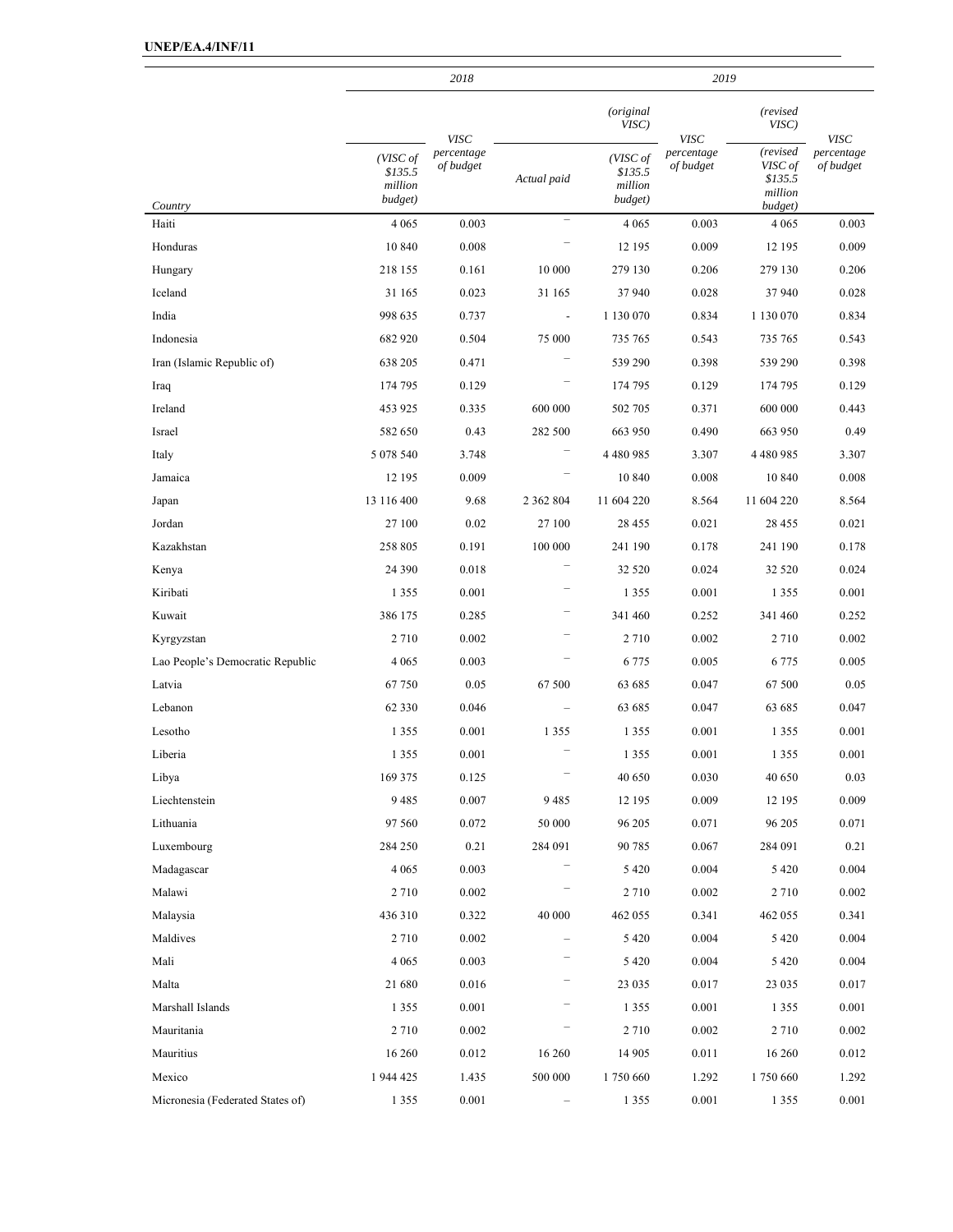|                                  |                                           | 2018                                   |                          | 2019                                      |                                        |                                                      |                                        |
|----------------------------------|-------------------------------------------|----------------------------------------|--------------------------|-------------------------------------------|----------------------------------------|------------------------------------------------------|----------------------------------------|
|                                  |                                           |                                        |                          | <i>(original</i><br>VISC)                 |                                        | (revised<br>VISC)                                    |                                        |
| Country                          | (VISC of<br>\$135.5<br>million<br>budget) | <b>VISC</b><br>percentage<br>of budget | Actual paid              | (VISC of<br>\$135.5<br>million<br>budget) | <b>VISC</b><br>percentage<br>of budget | (revised<br>VISC of<br>\$135.5<br>million<br>budget) | <b>VISC</b><br>percentage<br>of budget |
| Monaco                           | 22 5 6 9                                  | 0.017                                  | 24 60 6                  | 14 905                                    | 0.011                                  | 24 60 6                                              | 0.018                                  |
| Mongolia                         | 6 7 7 5                                   | 0.005                                  |                          | 6 7 7 5                                   | 0.005                                  | 6775                                                 | 0.005                                  |
| Montenegro                       | 5 4 2 0                                   | 0.004                                  |                          | 5 4 2 0                                   | 0.004                                  | 5 4 2 0                                              | 0.004                                  |
| Morocco                          | 73 170                                    | 0.054                                  |                          | 74 525                                    | 0.055                                  | 74 5 25                                              | 0.055                                  |
| Mozambique                       | 5 4 2 0                                   | 0.004                                  |                          | 5 4 2 0                                   | 0.004                                  | 5 4 2 0                                              | 0.004                                  |
| Myanmar                          | 13 550                                    | 0.01                                   |                          | 13 550                                    | 0.010                                  | 13 5 5 0                                             | 0.01                                   |
| Namibia                          | 13 550                                    | 0.01                                   |                          | 12 195                                    | 0.009                                  | 12 195                                               | 0.009                                  |
| Nauru                            | 1 3 5 5                                   | 0.001                                  |                          | 1 3 5 5                                   | 0.001                                  | 1 3 5 5                                              | 0.001                                  |
| Nepal                            | 8 1 3 0                                   | 0.006                                  |                          | 9485                                      | 0.007                                  | 9485                                                 | 0.007                                  |
| Netherlands                      | 8 594 657                                 | 6.343                                  | 3 416 700                | 1837380                                   | 1.356                                  |                                                      | 6.709                                  |
| New Zealand                      | 363 140                                   | 0.268                                  |                          | 394 305                                   | 0.291                                  | 394 305                                              | 0.291                                  |
| Nicaragua                        | 5 4 2 0                                   | 0.004                                  |                          | 6 7 7 5                                   | 0.005                                  | 6775                                                 | 0.005                                  |
| Niger                            | 2 7 1 0                                   | 0.002                                  |                          | 2 7 1 0                                   | 0.002                                  | 2710                                                 | 0.002                                  |
| Nigeria                          | 283 195                                   | 0.209                                  |                          | 338 750                                   | 0.250                                  | 338 750                                              | 0.25                                   |
| North Macedonia                  | 9485                                      | 0.007                                  |                          | 9485                                      | 0.007                                  | 9485                                                 | 0.007                                  |
| Norway                           | 3 000 000                                 | 2.214                                  | 3 000 000                | 1 021 670                                 | 0.754                                  | 3 000 000                                            | 2.214                                  |
| Oman                             | 153 115                                   | 0.113                                  |                          | 155 825                                   | 0.115                                  | 155 825                                              | 0.115                                  |
| Pakistan                         | 126 015                                   | 0.093                                  | 10 961                   | 155 825                                   | 0.115                                  | 155 825                                              | 0.115                                  |
| Palau                            | 1 3 5 5                                   | 0.001                                  |                          | 1 3 5 5                                   | 0.001                                  | 1 3 5 5                                              | 0.001                                  |
| Panama                           | 46 070                                    | 0.034                                  |                          | 60 975                                    | 0.045                                  | 60 975                                               | 0.045                                  |
| Papua New Guinea                 | 5 4 2 0                                   | 0.004                                  |                          | 13 550                                    | 0.010                                  | 13 550                                               | 0.01                                   |
| Paraguay                         | 18 970                                    | 0.014                                  | 18 970                   | 21 680                                    | 0.016                                  | 21 680                                               | 0.016                                  |
| Peru                             | 184 280                                   | 0.136                                  |                          | 205 960                                   | 0.152                                  | 205 960                                              | 0.152                                  |
| Philippines                      | 223 575                                   | 0.165                                  | 22 7 20                  | 277 775                                   | 0.205                                  | 277 775                                              | 0.205                                  |
| Poland                           | 1 139 555                                 | 0.841                                  | 150 000                  | 1 086 710                                 | 0.802                                  | 1 086 710                                            | 0.802                                  |
| Portugal                         | 531 160                                   | 0.392                                  | $\overline{\phantom{0}}$ | 474 250                                   | 0.350                                  | 474 250                                              | 0.35                                   |
| Qatar                            | 364 495                                   | 0.269                                  | 150 363                  | 382 110                                   | 0.282                                  | 382 110                                              | 0.282                                  |
| Republic of Korea                | 2 762 845                                 | 2.039                                  | 557448                   | 3 071 785                                 | 2.267                                  | 3 071 785                                            | 2.267                                  |
| Republic of Moldova              | 5 4 2 0                                   | 0.004                                  | 5 4 2 0                  | 4 0 6 5                                   | 0.003                                  | 5 4 2 0                                              | 0.004                                  |
| Romania                          | 305 100                                   | 0.225                                  | 305 100                  | 268 290                                   | 0.198                                  | 305 100                                              | 0.225                                  |
| Russian Federation               | 4 184 240                                 | 3.088                                  | 900 000                  | 3 258 775                                 | 2.405                                  | 3 258 775                                            | 2.405                                  |
| Rwanda                           | 2 7 1 0                                   | 0.002                                  | $\overline{\phantom{a}}$ | 4 0 6 5                                   | 0.003                                  | 4 0 6 5                                              | 0.003                                  |
| Saint Kitts and Nevis            | 1 3 5 5                                   | 0.001                                  | 1 3 5 5                  | 1 3 5 5                                   | 0.001                                  | 1355                                                 | 0.001                                  |
| Saint Lucia                      | 1 3 5 5                                   | 0.001                                  | 1 3 5 5                  | 1 3 5 5                                   | 0.001                                  | 1 3 5 5                                              | 0.001                                  |
| Saint Vincent and the Grenadines | 1 3 5 5                                   | 0.001                                  | 1 3 5 5                  | 1 3 5 5                                   | 0.001                                  | 1 3 5 5                                              | 0.001                                  |
| Samoa                            | 1 3 5 5                                   | 0.001                                  |                          | 1 3 5 5                                   | 0.001                                  | 1 3 5 5                                              | 0.001                                  |
| San Marino                       | 4 0 6 5                                   | 0.003                                  |                          | 2 7 1 0                                   | 0.002                                  | 2710                                                 | 0.002                                  |
| Sao Tome and Principe            | 1 3 5 5                                   | 0.001                                  |                          | 1 3 5 5                                   | 0.001                                  | 1 3 5 5                                              | 0.001                                  |
| Saudi Arabia                     | 1 552 830                                 | 1.146                                  | 266 000                  | 1588060                                   | 1.172                                  | 1 588 060                                            | 1.172                                  |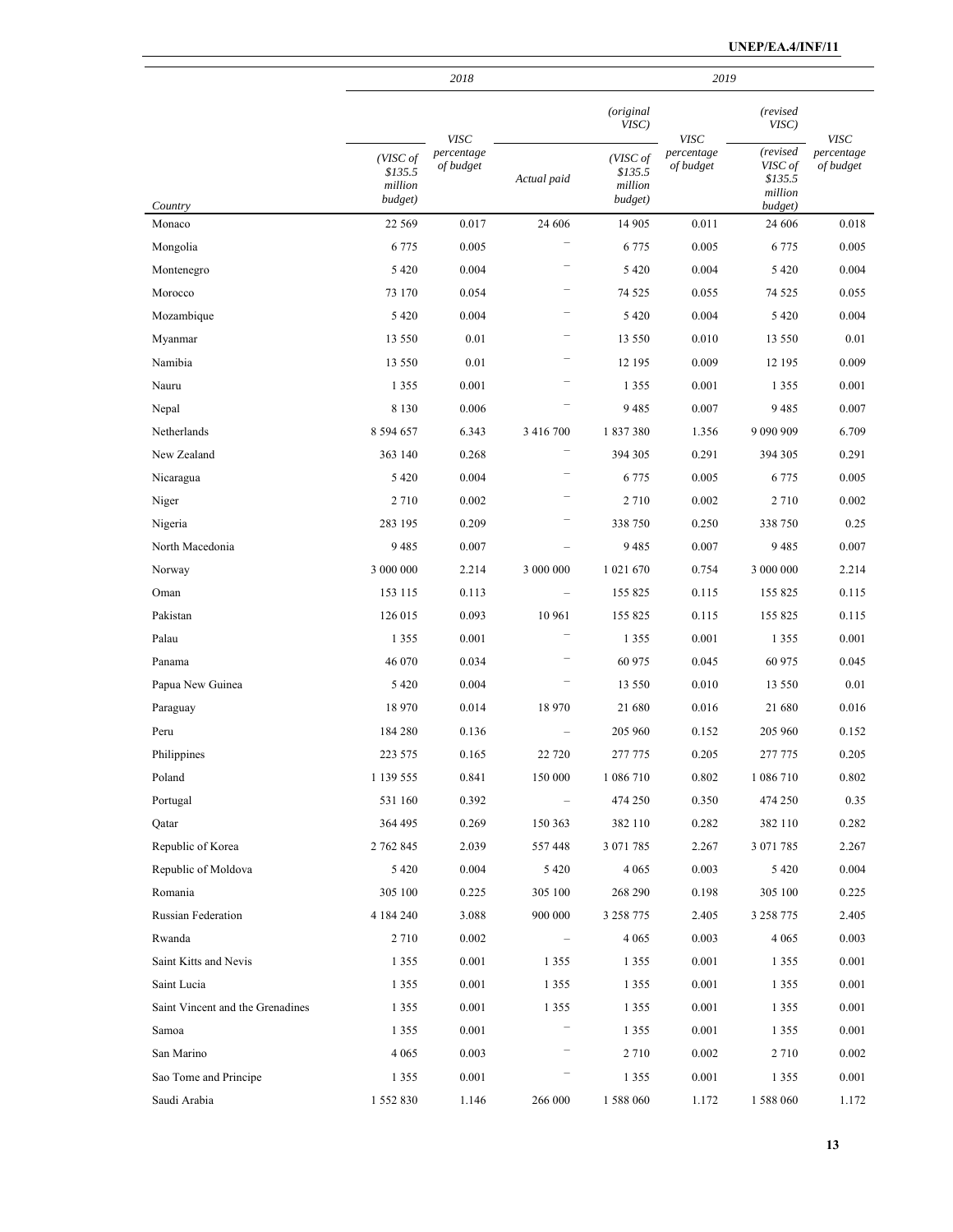|                             |                                           | 2018                    |                   | 2019                                      |                                        |                                                      |                         |
|-----------------------------|-------------------------------------------|-------------------------|-------------------|-------------------------------------------|----------------------------------------|------------------------------------------------------|-------------------------|
|                             |                                           | <b>VISC</b>             |                   | <i>(original</i><br>VISC)                 |                                        | (revised<br>VISC)                                    | <b>VISC</b>             |
| Country                     | (VISC of<br>\$135.5<br>million<br>budget) | percentage<br>of budget | Actual paid       | (VISC of<br>\$135.5<br>million<br>budget) | <b>VISC</b><br>percentage<br>of budget | (revised<br>VISC of<br>\$135.5<br>million<br>budget) | percentage<br>of budget |
| Senegal                     | 6 7 7 5                                   | 0.005                   |                   | 9485                                      | 0.007                                  | 9485                                                 | 0.007                   |
| Serbia                      | 43 360                                    | 0.032                   |                   | 37 940                                    | 0.028                                  | 37940                                                | 0.028                   |
| Seychelles                  | 1 3 5 5                                   | 0.001                   |                   | 2 7 1 0                                   | 0.002                                  | 2710                                                 | 0.002                   |
| Sierra Leone                | 1 3 5 5                                   | 0.001                   |                   | 1 3 5 5                                   | 0.001                                  | 1 3 5 5                                              | 0.001                   |
| Singapore                   | 605 685                                   | 0.447                   | 50 000            | 657 175                                   | 0.485                                  | 657 175                                              | 0.485                   |
| Slovakia                    | 216 800                                   | 0.16                    | 55 000            | 207 315                                   | 0.153                                  | 207 315                                              | 0.153                   |
| Slovenia                    | 135 000                                   | 0.1                     | 135 000           | 102 980                                   | 0.076                                  | 135 000                                              | 0.01                    |
| Solomon Islands             | 1 3 5 5                                   | 0.001                   |                   | 1 3 5 5                                   | 0.001                                  | 1 3 5 5                                              | 0.001                   |
| Somalia                     | 1 3 5 5                                   | 0.001                   |                   | 1 3 5 5                                   | 0.001                                  | 1 3 5 5                                              | 0.001                   |
| South Africa                | 493 220                                   | 0.364                   | 10 000            | 368 560                                   | 0.272                                  | 368 560                                              | 0.272                   |
| South Sudan                 | 4 0 6 5                                   | 0.003                   |                   | 8 1 3 0                                   | 0.006                                  | 8 1 3 0                                              | 0.006                   |
| Spain                       | 3 3 10 2 65                               | 2.443                   |                   | 2 907 830                                 | 2.146                                  | 2 907 830                                            | 2.146                   |
| Sri Lanka                   | 42 005                                    | 0.031                   | 41850             | 59 620                                    | 0.044                                  | 59 620                                               | 0.044                   |
| Sudan                       | 13 550                                    | 0.01                    |                   | 13 550                                    | 0.010                                  | 13 550                                               | 0.01                    |
| Suriname                    | 8 1 3 0                                   | 0.006                   |                   | 6 7 7 5                                   | 0.005                                  | 6775                                                 | 0.005                   |
| Sweden                      | 5 0 5 4 0 3 6                             | 3.73                    | 5 053 036         | 1 227 630                                 | 0.906                                  | 5 0 5 3 0 3 6                                        | 3.729                   |
| Switzerland                 | 4 000 000                                 | 2.952                   | 3 840 100         | 1 559 605                                 | 1.151                                  | 3 840 100                                            | 2.834                   |
| Syrian Arab Republic        | 32 5 20                                   | 0.024                   |                   | 14 905                                    | 0.011                                  | 14 905                                               | 0.011                   |
| Tajikistan                  | 5 4 2 0                                   | 0.004                   |                   | 5 4 2 0                                   | 0.004                                  | 5 4 2 0                                              | 0.004                   |
| Thailand                    | 394 305                                   | 0.291                   | 24 744            | 415 985                                   | 0.307                                  | 415 985                                              | 0.307                   |
| Timor-Leste                 | 4 0 6 5                                   | 0.003                   | 4 0 6 5           | 2710                                      | 0.002                                  | 4 0 6 5                                              | 0.003                   |
| Togo                        | 1 3 5 5                                   | 0.001                   |                   | 2 7 1 0                                   | 0.002                                  | 2710                                                 | 0.002                   |
| Tonga                       | 1 3 5 5                                   | 0.001                   |                   | 1 3 5 5                                   | 0.001                                  | 1 3 5 5                                              | 0.001                   |
| Trinidad and Tobago         | 46 070                                    | 0.034                   |                   | 54 200                                    | 0.040                                  | 54 200                                               | 0.04                    |
| Tunisia                     | 37 940                                    | 0.028                   |                   | 33 875                                    | 0.025                                  | 33 875                                               | 0.025                   |
| Turkey                      | 1 379 390                                 | 1.018                   |                   | 1857705                                   | 1.371                                  | 1 857 705                                            | 1.371                   |
| Turkmenistan                | 35 230                                    | 0.026                   |                   | 44 715                                    | 0.033                                  | 44 715                                               | 0.033                   |
| Tuvalu                      | 1 3 5 5                                   | 0.001                   |                   | 1 3 5 5                                   | 0.001                                  | 1 3 5 5                                              | 0.001                   |
| Uganda                      | 12 195                                    | 0.009                   |                   | 10 840                                    | 0.008                                  | 10 840                                               | 0.008                   |
| Ukraine                     | 139 565                                   | 0.103                   | -                 | 77 235                                    | 0.057                                  | 77 235                                               | 0.057                   |
| United Arab Emirates        | 818 420                                   | 0.604                   | 40 000            | 834 680                                   | 0.616                                  | 834 680                                              | 0.616                   |
| United Kingdom              | 6 047 365                                 | 4.463                   | 4 3 2 9 6 0 0     | 6 188 285                                 | 4.567                                  | 6 188 285                                            | 4.567                   |
| United Republic of Tanzania | 13 550                                    | $0.01\,$                | $\qquad \qquad -$ | 13 550                                    | 0.010                                  | 13 550                                               | $0.01\,$                |
| United States <sup>a</sup>  | $\boldsymbol{0}$                          | $\boldsymbol{0}$        | 6 063 230         | $\boldsymbol{0}$                          | 0.000                                  | N/A                                                  | $\boldsymbol{0}$        |
| Uruguay                     | 107 045                                   |                         | 106 650           | 117885                                    | 0.087                                  | 117885                                               | 0.087                   |
| Uzbekistan                  | 31 165                                    | 0.079                   |                   | 43 360                                    | 0.032                                  | 43 360                                               | 0.032                   |